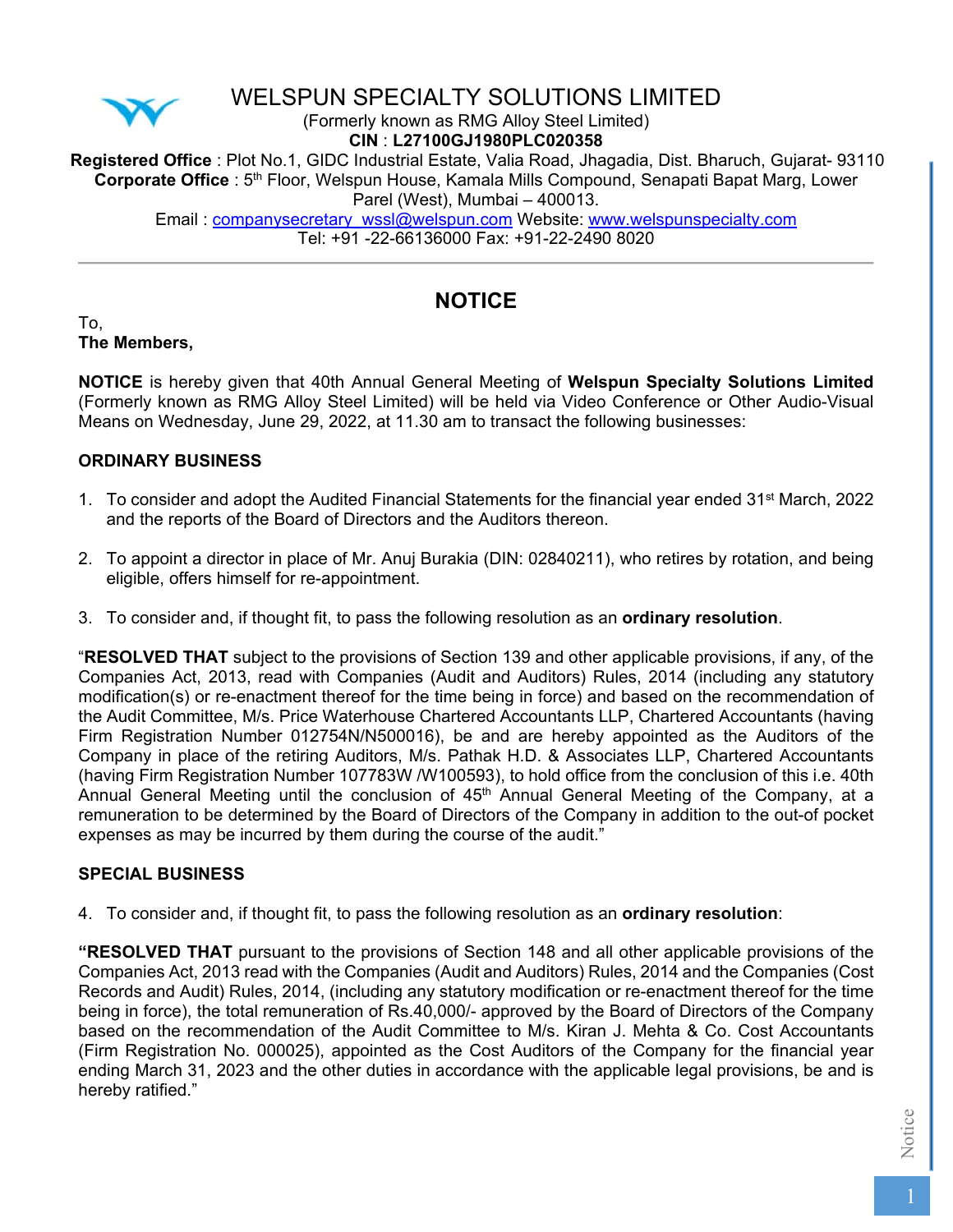

5. To consider and, if thought fit, to pass the following resolution as a **special resolution**:

"**RESOLVED THAT** pursuant to the provisions of Sections 149, 150, 152, 161 and other applicable provisions, if any of the Companies Act, 2013 ("the Act") and the Companies (Appointment and Qualification of Directors) Rules, 2014 ("Rules") read with Schedule IV of the Act and other applicable rules made pursuant to the Act (including any statutory modification(s) or re-enactment thereof for the time being in force) and any other law for the time being in force, if applicable, Ms. Amita Misra (holding DIN: 07942122), who was appointed as an additional director (independent) with effect from April 27, 2022 by the Board of Directors of the Company as recommended by the Nomination & Remuneration Committee and who holds office as such upto the date of this Annual General Meeting and who has submitted a declaration that she meets the criteria for independence as prescribed under Section 149 of the Act and who is eligible for appointment, be and is hereby appointed as an Independent Director of the Company to hold office for a term of four years upto April 26, 2026 and whose office shall not be liable to retire by rotation.

**RESOLVED FURTHER THAT** approval of the Members be and is hereby accorded to the Board of the Company (hereinafter referred to as "the Board", which term shall be deemed to include any Committee thereof, which may exercise its powers, including the powers, conferred by this resolution) to do all such acts, deeds, matters and things and to take all such steps as may be required to give effect to this resolution and to settle any questions, difficulties or doubts that may arise in this regard."

6. To consider and, if thought fit, to pass the following resolution as a **special resolution**:

"**RESOLVED THAT** pursuant to the provisions of Sections 149, 150, 152, 161 and other applicable provisions, if any of the Companies Act, 2013 ("the Act") and the Companies (Appointment and Qualification of Directors) Rules, 2014 ("Rules") read with Schedule IV of the Act and other applicable rules made pursuant to the Act (including any statutory modification(s) or re-enactment thereof for the time being in force) and any other law for the time being in force, if applicable, Mr. K.H. Viswanathan (holding DIN: 00391263), who was appointed as an additional director (independent) with effect from April 27, 2022 by the Board of Directors of the Company as recommended by the Nomination & Remuneration Committee and who holds office as such upto the date of this Annual General Meeting and who has submitted a declaration that he meets the criteria for independence as prescribed under Section 149 of the Act and who is eligible for appointment, be and is hereby appointed as an Independent Director of the Company to hold office for a term of four years upto April 26, 2026 and whose office shall not be liable to retire by rotation.

**RESOLVED FURTHER THAT** approval of the Members be and is hereby accorded to the Board of the Company (hereinafter referred to as "the Board", which term shall be deemed to include any Committee thereof, which may exercise its powers, including the powers, conferred by this resolution) to do all such acts, deeds, matters and things and to take all such steps as may be required to give effect to this resolution and to settle any questions, difficulties or doubts that may arise in this regard."

7. To consider and, if thought fit, to pass the following resolution as an **ordinary resolution**:

**"RESOLVED THAT** pursuant to Section 160 of the Companies Act, 2013 ("the Act") and the Companies (Appointment and Qualification of Directors) Rules, 2014 ("Rules") and other applicable rules made pursuant to the Act (including any statutory modification(s) or re-enactment thereof for the time being in force) and any other law for the time being in force, if applicable, Mr. Vipul Mathur (holding DIN: 007990476), who was appointed by the Board of Directors as an additional director of the Company with effect from April 27, 2022, and who holds office up to the date of this Annual General Meeting of the Company in terms of Section 161 (1) of the Companies Act, 2013 ("the Act"), and in respect of whom the Company has received a notice in writing from a member under Section 160 of the Act proposing his candidature for the office of director of the Company, be and is hereby appointed a director of the Company whose office shall be liable to retirement by rotation.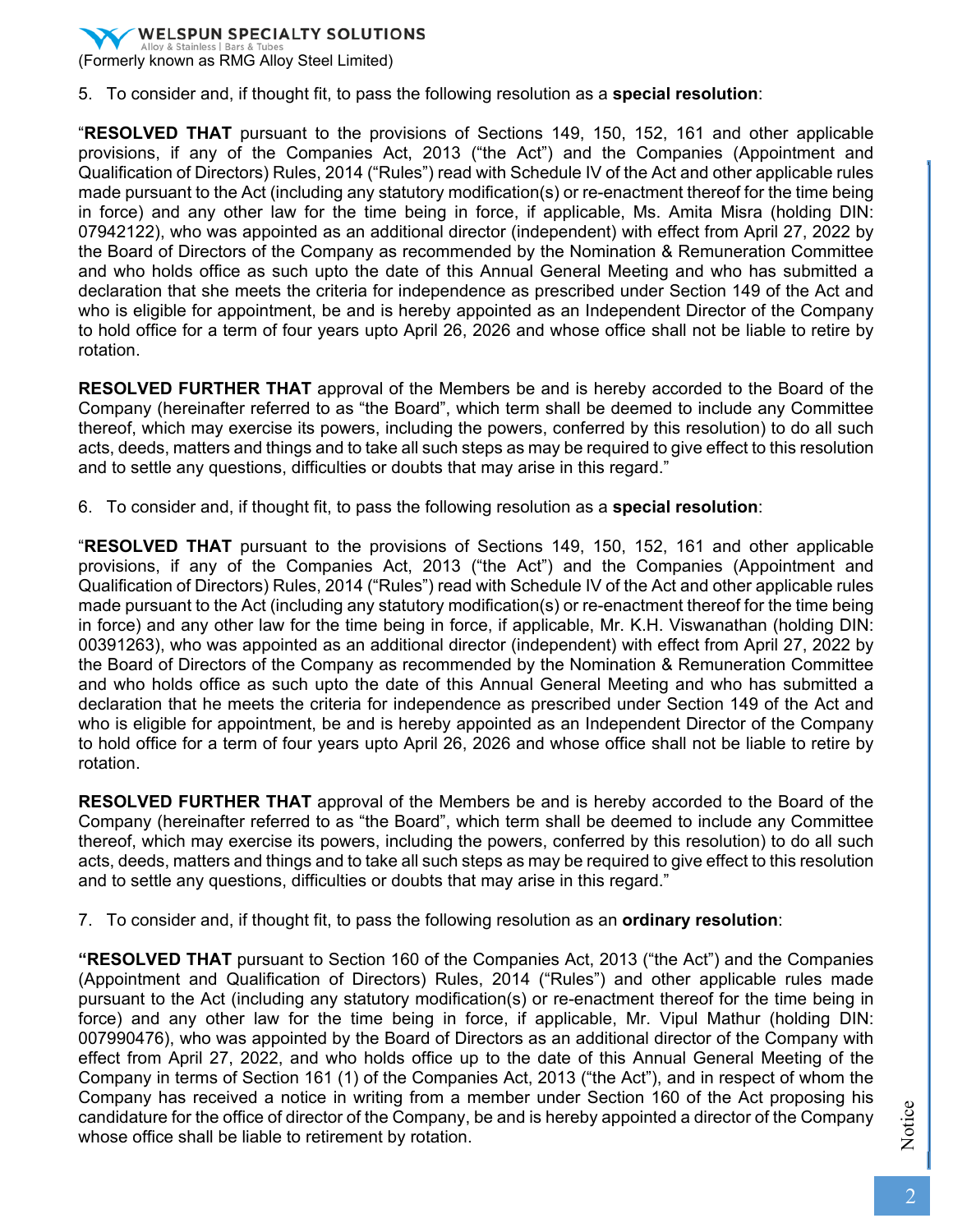(Formerly known as RMG Alloy Steel Limited)

**RESOLVED FURTHER THAT** approval of the Members be and is hereby accorded to the Board of the Company (hereinafter referred to as "the Board", which term shall be deemed to include any Committee thereof, which may exercise its powers, including the powers, conferred by this resolution) to do all such acts, deeds, matters and things and to take all such steps as may be required to give effect to this resolution and to settle any questions, difficulties or doubts that may arise in this regard."

8. To consider and, if thought fit, to pass the following resolution as an **special resolution**:

"**RESOLVED THAT** pursuant to the provisions of Sections 14 and all other applicable provisions, if any, of the Companies Act, 2013 read with the Companies (Incorporation) Rules, 2014 (including any statutory modification(s) or re-enactment thereof, for the time being in force), the approval of the Members be and is hereby granted for adoption of new set of Articles of Association after following changes:

- a) deletion of Article 4A, 6A, 6B, 56A, 112A, 136A, 142(A), 142(B), 156(A), 156(B), 157, 175A and 183A.
- b) deletion of the words and symbols ""ASP" means Rajendra Mechanical Industries Limited and Doshi Group NRI." and words and symbols ""Corporation" means Gujarat Industrial Investment Corporation Limited (GIIC) and its nominees, assigns and successors." from the Articles 2;
- c) substitute the words "Seal of the Company, which shall be affixed in the presence of two Directors" with the words "under the signature of one Director" in the Article 19(a):
- d) addition of the words and symbols ", as specified in the Companies Act, 2013" after the words "candidate for that office" in the Article 133(1);
- e) deletion of the words "Provided always that the committee so appointed shall include at least one Corporation Director" from the Article 147;
- f) deletion of the words "Provided that a Selection Committee including therein at least one Corporation Director for recruitment of all categories of employees shall be constituted. Provided further that any appointment with a minimum remuneration of Rs. 6,000/- per month shall be by a resolution passed by the Board of Directors." From the Article 152(16); and
- g) addition of the words and symbols ", if any" after the words "under the Seal of the company" in the Article 152(20).

**RESOLVED FURTHER THAT** approval of the Members be and is hereby accorded to the Board of the Company (hereinafter referred to as "the Board", which term shall be deemed to include any Committee thereof, which may exercise its powers, including the powers, conferred by this resolution) to do all such acts, deeds, matters and things and to take all such steps as may be required to give effect to this resolution and to settle any questions, difficulties or doubts that may arise in this regard."

9. To consider and, if thought fit, to pass the following resolution as an **ordinary resolution**:

"**RESOLVED THAT** pursuant to the provisions of Section 188 and other applicable provisions of the Companies Act, 2013 read with the Companies (Meetings of Board and its Powers) Rules, 2014 ("the Act") and Regulation 23 of the Securities and Exchange Board of India (Listing Obligations and Disclosure Requirements) Regulations, 2015 ("Listing Regulations") (including any amendment, modification, variation or re-enactment to any of the foregoing), and subject to such other approvals, consents, permissions and sanctions of other authorities as may be necessary, and also pursuant to the recommendation by the Audit Committee and the Board of Directors, consent of the Members of the Company be and is hereby accorded to the Board of Directors of the Company (hereinafter referred to as "the Board" which term shall be deemed to include any Committee thereof, which may exercise its powers, including the powers, conferred by this resolution), to ratify/approve the transactions (including any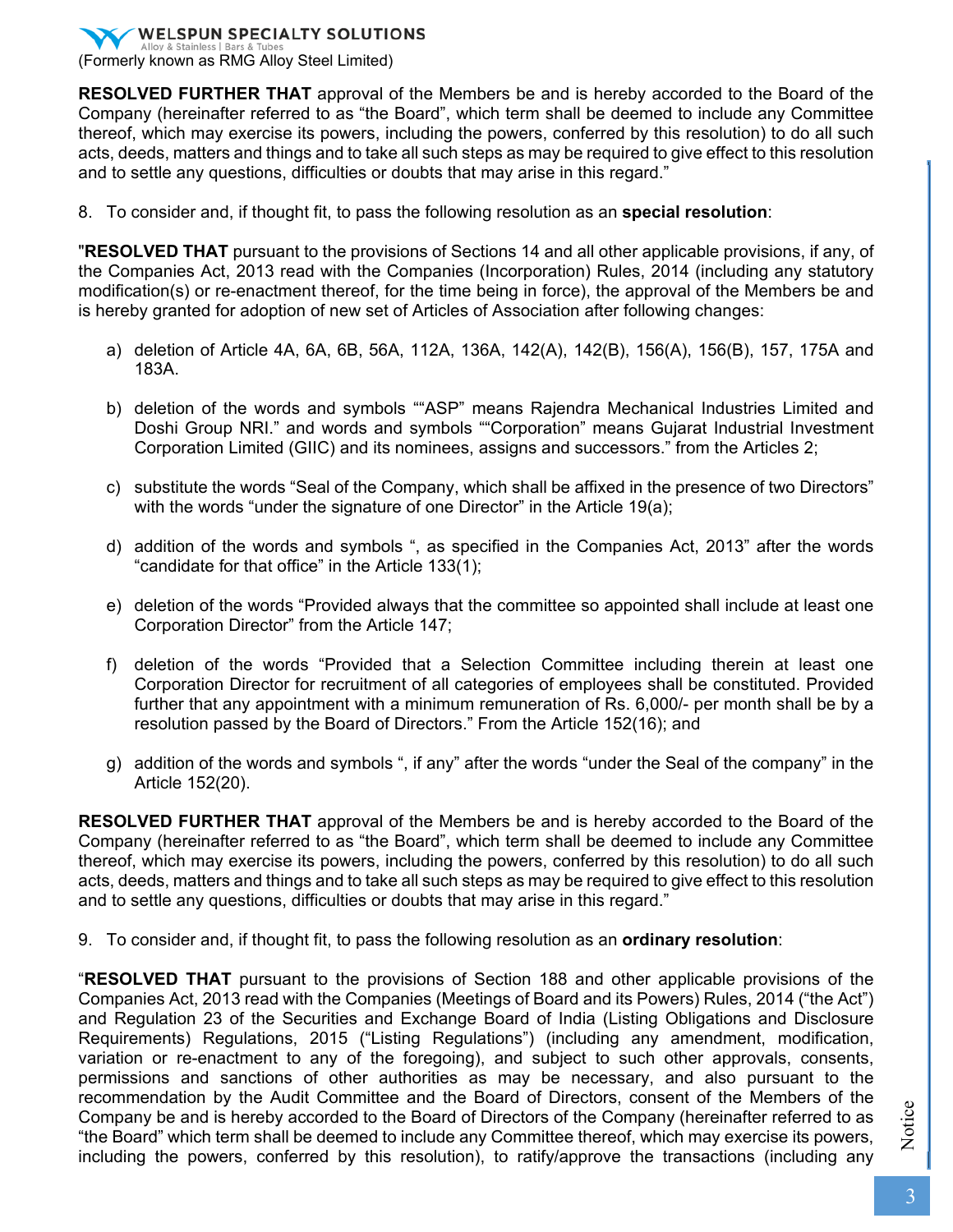

(Formerly known as RMG Alloy Steel Limited)

modifications, alterations or amendments thereto) entered into/ to be entered into by the Company in the ordinary course of business and on an arm's length basis with related Party/ies within the meaning of the Act and Listing Regulations, as per below framework:

| Sr.<br>No.     | <b>Particulars</b>                                                                                                             | Framework for terms of contract                                                                                                                                                                              |
|----------------|--------------------------------------------------------------------------------------------------------------------------------|--------------------------------------------------------------------------------------------------------------------------------------------------------------------------------------------------------------|
| 1 <sub>1</sub> | Name of the Related Party                                                                                                      | Welspun Corp Limited, a company incorporated under the<br>Companies Act, 1956 and having its registered office at Welspun<br>City, Village Versamedi, Taluka Anjar, Dist. Kutch, Gujarat -<br>370110 ("WCL") |
| 2.             | Name of the Director or Key<br>Managerial Personnel who<br>is/may be related                                                   | Mr. Balkrishan Goenka - Chairman (Non-Executive)<br>Mr. Vipul Mathur- Director of the Company and MD & CEO of<br><b>WCL</b><br>Ms. Amita Misra and Mr. K.H. Viswanathan (common<br>Independent Directors)    |
| 3.             | Nature of Relationship                                                                                                         | WCL is the holding company of the Company holding 50.03%<br>equity shares in the Company.                                                                                                                    |
| 4.             | Nature and particulars of the<br>contract / arrangement                                                                        | Availing of Loan /Inter Corporate Deposit (ICD)                                                                                                                                                              |
| 5.             | Material terms of the contract /<br>arrangement                                                                                | In line with prevailing market comparable rates on arm's length<br>basis as may be mutually agreed.                                                                                                          |
| 6.             | Monetary value of the contract<br>/ arrangement                                                                                | Such amount as may be agreed between the Company and<br>WCL. Provided however that the loan/ ICD amount shall not<br>exceed Rs.200 Crore at any given point in time.                                         |
| 7.             | Duration of the transaction                                                                                                    | The tenor of loan will be for 36 months.<br>The loan can be pre-paid or extended as per mutual agreement.                                                                                                    |
| 8.             | The indicative base price or<br>current contracted price and<br>the formula for variation in the<br>price, if any              | The rate of interest as may be mutually agreed in line with<br>prevailing comparable market rates on arm's length basis                                                                                      |
| 9.             | Any other information relevant<br>or important for the members to<br>decision<br>take<br>the<br>a<br>on<br>proposed resolution | None                                                                                                                                                                                                         |

**RESOLVED FURTHER THAT** approval of the Members be and is hereby accorded to the Board of the Company (hereinafter referred to as "the Board", which term shall be deemed to include any Committee thereof, which may exercise its powers, including the powers, conferred by this resolution) to do all such acts, deeds, matters and things and to take all such steps as may be required to give effect to this resolution and to settle any questions, difficulties or doubts that may arise in this regard."

 Place: Mumbai Date: May 23, 2022 By Order of the Board

**Sd/- Rashmi Mamtura Company Secretary FCS- 8658**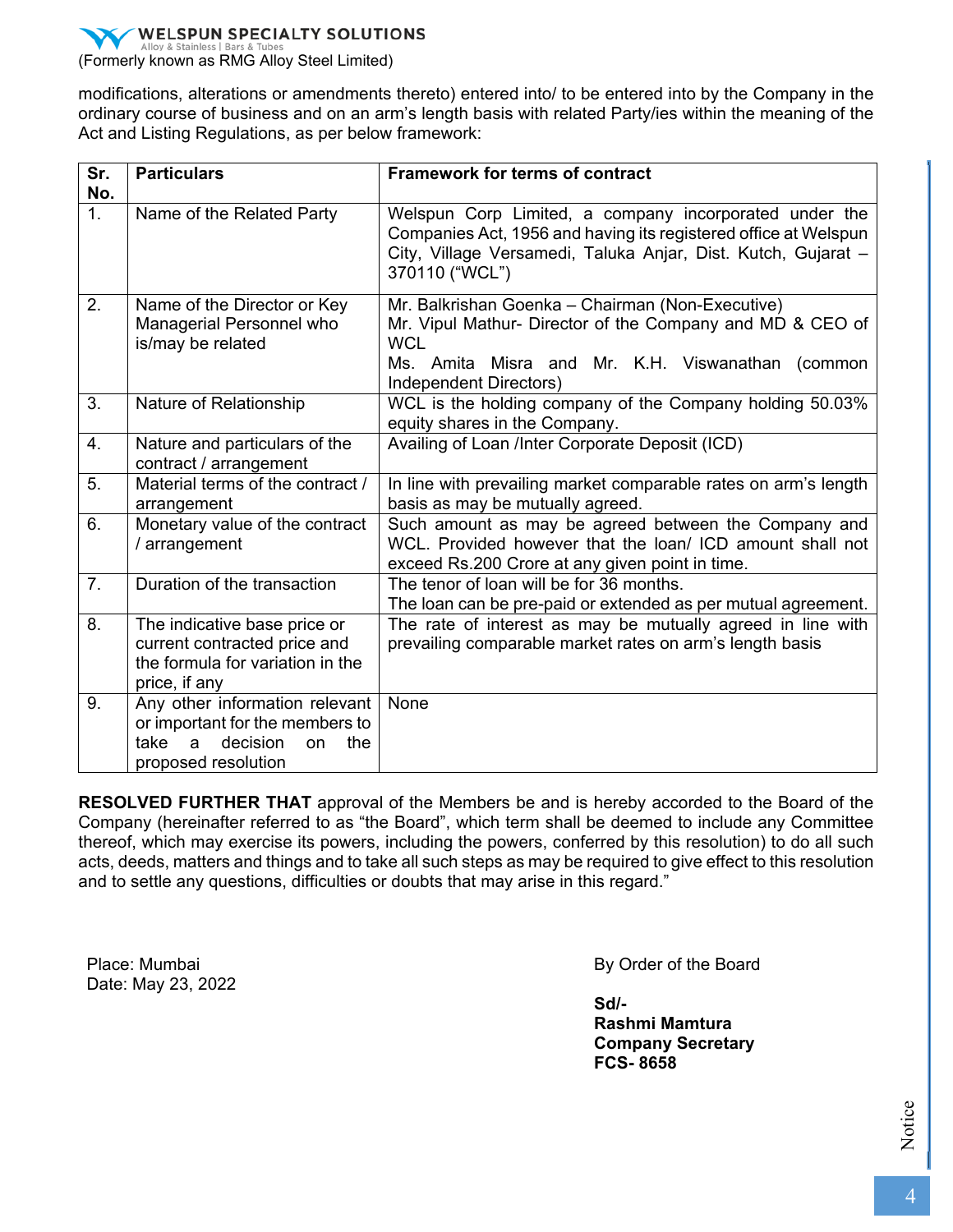### **EXPLANATORY STATEMENT AS REQUIRED UNDER SECTION 102 OF THE COMPANIES ACT, 2013 AND THE INFORMATION AS REQUIRED PURSUANT TO SEBI (LISTING OBLIGATIONS AND DISCLOSURE REQUIREMENTS) REGULATION, 2015**

### **RESOLUTION NO. 2**

### **Disclosures pursuant to SEBI (Listing Obligations and Disclosure Requirements) Regulations, 2015**

Mr. Anuj Burakia is a qualified Chartered Accountant having experience of about 20 years in steel industry. Mr. Burakia is aged 43 years and have remained involved since the year 2002 with various businesses of Welspun group from time to time. Since 2008, he has been heading steel business of the group namely Welspun Steel Limited and later the Company as the whole time director. He possesses very strong business acumen and exercises effective controls over end to end aspects of strategy, manufacturing, supply chain, marketing etc.

Mr. Burakia is not related to any other director of the Company.

Names of the listed entities in which the person also holds the directorship and the membership of Committees of the board:

| <b>Company Name</b>                     | <b>Committee Type</b>                      | Chairmanship<br><b>Membership</b> |
|-----------------------------------------|--------------------------------------------|-----------------------------------|
| Welspun Specialty Solutions Limited*    | <b>Stakeholders Relationship Committee</b> | Member                            |
| (Formerly known as RMG Alloy Steel Ltd) | <b>Risk Management Committee</b>           | Member                            |

\* Shareholding of Mr. Anuj Burakia as on March 31, 2022: 10,35,000 Equity Shares.

Except Mr. Anuj Burakia, none of the Directors and Key Managerial Personnel or their relatives are in any way concerned or interested, financially or otherwise, in the proposed Resolution.

In terms of Regulation 17 of the SEBI (LODR) Regulations, 2015, the Board recommends passing of the ordinary resolution at Resolution No. 2 of the accompanying Notice for approval by the Members of the Company.

### **RESOLUTION NO. 3**

M/s. Pathak H.D. & Associates LLP, Chartered Accountants (Firm Registration No. 107783W /W100593) have been the auditors of the Company from the conclusion of 35<sup>th</sup> Annual General Meeting till the conclusion of 40<sup>th</sup> Annual General Meeting.

Pursuant to the recommendation of the Audit Committee, the Board of Directors of the Company proposes to appoint M/s. Price Waterhouse Chartered Accountants LLP, Chartered Accountants (having Firm Registration Number 012754N/N500016) as the Auditors of the Company for the first term of five consecutive years and to hold office as such from the conclusion of this AGM until the conclusion of the 45th AGM of the Company. M/s. Price Waterhouse Chartered Accountants LLP, Chartered Accountants have consented to the said appointment and issued a certificate to the effect that the appointment, if made, shall be in accordance with the conditions as prescribed in Section 139 of the Companies Act, 2013 and the Companies (Audit and Auditors) Rules, 2014.

### **Credential of the auditors as required under Reg. 36(5) of the SEBI (LODR), 2015:**

M/s. Price Waterhouse Chartered Accountants LLP (Firm Registration No. 012754N/N500016) (the 'Firm') is a separate, distinct and independent member firm of the PW India Network of Firms which includes similarly situated independent Firms, each of which are registered with the Institute of Chartered Accountants of India. PW India Network of Firms cumulatively are more than 100 years old in India and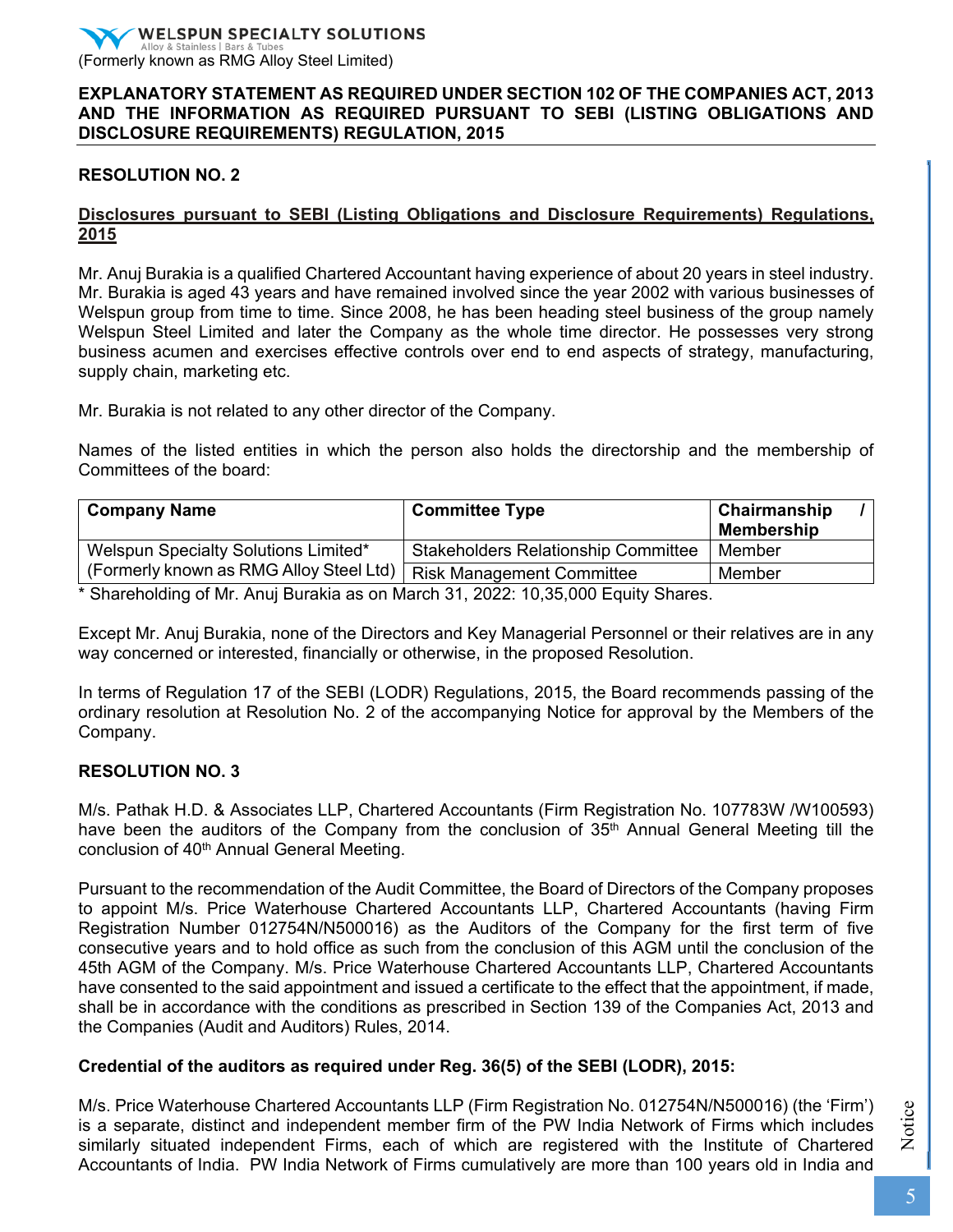

have offices in 14 cities in India - Mumbai, Ahmedabad, Bengaluru, Bhopal, Bhubaneswar, Chennai, Dehradun, Delhi NCR, Hyderabad, Jaipur, Kolkata, Patna, Pune, Raipur. The registered office of the Firm is at New Delhi.

There are 190+ partners and EDs working the PW Network Firm across India.

The Firm has a valid Peer Review certificate and has been subject to inspection by the Quality Review Board, as per the provisions of the Chartered Accountants Act, 1949.

The Firm serves some of the large clients, which includes listed entities, unlisted entities and Private Limited entities.

The Firm complies with the relevant requirements of quality control as per International Standard on Quality Control 1, Quality Control for Firms that Perform Audits and Reviews of Financial Statements, and Other Assurance and Related Services Engagements; and Indian SQC 1, Quality Control for Firms that Perform Audits and Reviews of Historical Financial Information, and other Assurance and Related Services Engagements.

They have also confirmed that they meet the criteria for independence, eligibility and qualification as prescribed in Section 141 of the Companies Act, 2013 and do not have any pecuniary interest in the Company or its subsidiary and associate companies, except being statutory auditors, tax auditors in Welspun Corp Limited (the holding Company), Welspun Wasco Coatings Private Limited, Welspun Tradings Limited, Welspun Metallics Limited, Welspun DI Pipes Limited, Anjar TMT Steel Private Limited, and Mahatva Plastic Products and Building Materials Private Limited (Co-Subsidiaries of the Company).

In terms of Regulation 17 of the SEBI (LODR) Regulations, 2015, the Board recommends passing of the ordinary resolution at Resolution No. 3 of the accompanying Notice for approval by the Members of the Company.

None of the Directors or Key Managerial Personnel of the Company or their relatives are in any way concerned or interested, financially or otherwise, in the said resolution.

### **RESOLUTION NO. 4**

As provided under the provisions of Section 148 of the Companies Act, 2013, read with the Companies (Audit and Auditors) Rules, 2014, the Board, at the recommendation of the Audit Committee, had appointed M/s. Kiran J. Mehta & Co., Cost Accountants as the Cost Auditors to conduct the audit of cost records of the Company for the Financial Year ending March 31, 2023 and also to perform other duties under the applicable provisions of the law, on the total remuneration of Rs.40,000/- , subject to ratification by the Members in general meeting.

None of the Directors, Key Managerial Personnel of the Company or their relatives are concerned or interested, financially or otherwise, in this resolution.

In terms of Regulation 17 of the SEBI (LODR) Regulations, 2015, the Board recommends passing of the ordinary resolution at Resolution No. 4 of the accompanying Notice for approval by the Members of the Company.

### **RESOLUTION NO. 5**

Ms. Amita Misra was appointed as an additional director (independent) on April 27, 2022 by the Board of Directors of the Company.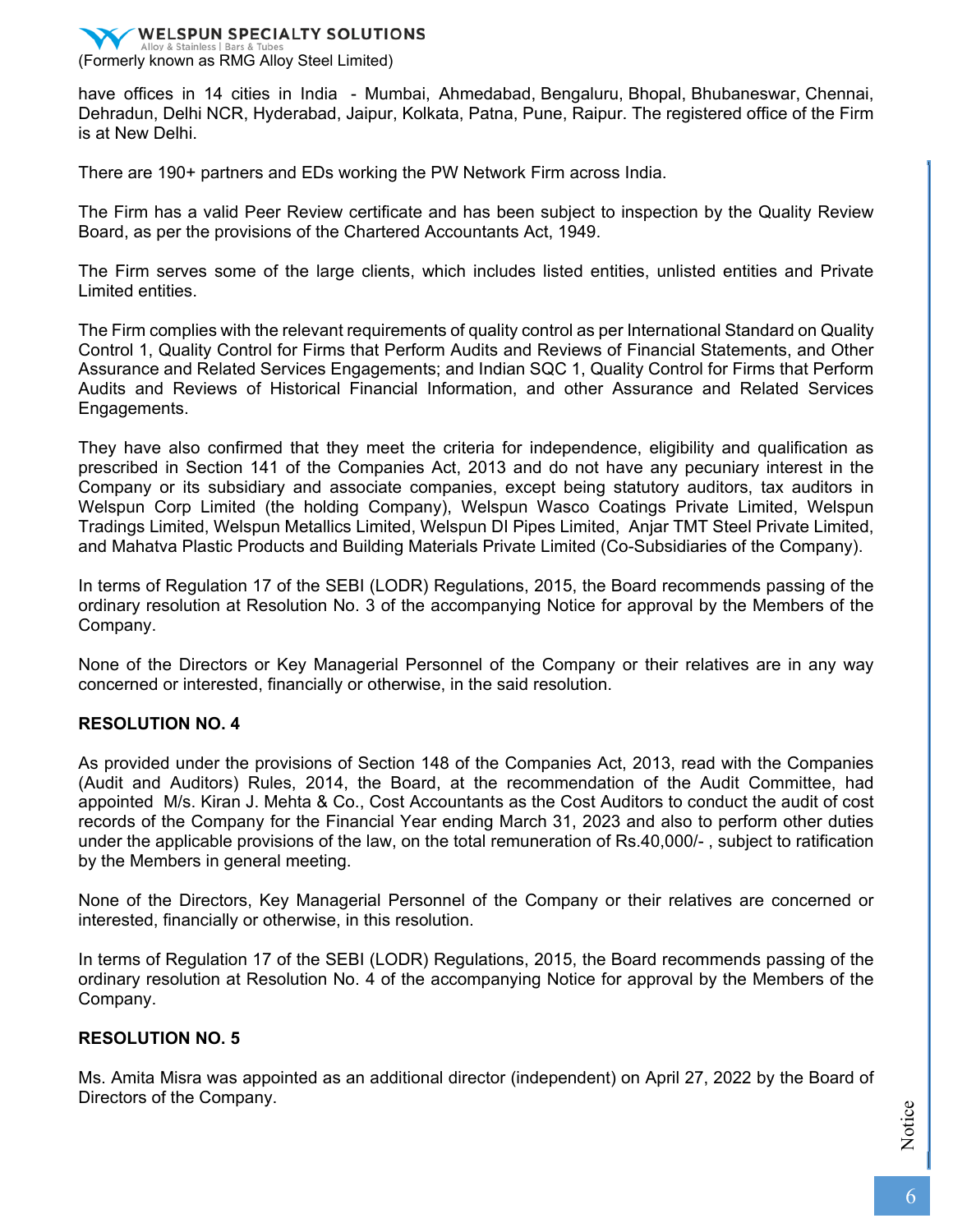(Formerly known as RMG Alloy Steel Limited)

### **Profile of Ms. Amita Misra, aged 66 years**

#### **Education:**

Post graduate in Economics – Jaipur University.

Certification from Harvard Business School (Boston), the National Defense College (New Delhi), the Indian Institute of Chartered Accountants (New Delhi) and the Indian School of Public Administration (New Delhi).

**Key Expertise:** Finance, Oversight, Procurement, Governance, Technical Cooperation, Framing Policy, Advocacy, Resource Mobilization etc.

The Board is of the view that Ms. Misra possess skills and capabilities required for the role.

#### **Key Experience (over 40 years) –**

Experience in various government, international organizations like – Additional Secretary Level in Government Comptroller and Auditor General, Director Department of Financial Services of United Nations Industrial Development Organization ("UNIDO") during 2004-2010 and Director of Regional Programmes of UNIDO, etc. She last served as Director of the Department of Regional Bureau and Field Operations from 2010 until 2017.

She has been a member of the Committees on Standards at UN, Chair and Member of various governance, HR, Procurement and technical project approved committees.

She has written a Thesis for National Defense College, New Delhi.

Names of entities in which Ms. Misra holds the directorship and the membership of Committees of the board (along with listed entities from which she has resigned in the past three years)

| Sr. | Name of the               | Listed /        | Date of            | Name of                  | Member /    | Date of          |
|-----|---------------------------|-----------------|--------------------|--------------------------|-------------|------------------|
| No. | Company                   | <b>Unlisted</b> | <b>Appointment</b> | <b>Committee</b>         |             | <b>Cessation</b> |
| 1.  | <b>Bharat</b><br>Dalmia   | Listed          | 29.08.2019         | <b>Audit Committee</b>   | Chairperson |                  |
|     | Sugar                     |                 |                    | <b>Finance Committee</b> | Chairperson |                  |
|     | <b>Industries Limited</b> |                 |                    | <b>CSR Committee</b>     | Chairperson |                  |
|     |                           |                 |                    | Nomination               | Chairperson |                  |
|     |                           |                 |                    | and Remuneration         |             |                  |
|     |                           |                 |                    | Committee                |             |                  |
| 2.  | Welspun<br>Corp           | Listed          | 07.08.2019         | <b>Audit Committee</b>   | Member      |                  |
|     | Limited                   |                 |                    | Risk<br>Management       | Chairperson |                  |
|     |                           |                 |                    | Committee                |             |                  |
| 3.  | <b>Welspun Tradings</b>   | Unlisted        | 22.12.2020         | <b>CSR Committee</b>     | Member      | 14.05.2022       |
|     | Limited                   |                 |                    |                          |             |                  |
| 4.  | Welspun                   | Listed          | 27.04.2022         | <b>Audit Committee</b>   | Member      |                  |
|     | Specialty                 |                 |                    | Nomination<br>and        | Member      |                  |
|     | <b>Solutions Limited</b>  |                 |                    | Remuneration             |             |                  |
|     | (Formerly known)          |                 |                    | Committee                |             |                  |
|     | <b>RMG</b><br>Alloy<br>as |                 |                    | Management<br>Risk       | Member      |                  |
|     | Steel Ltd)                |                 |                    | Committee                |             |                  |
|     |                           |                 |                    | Stakeholders'            | Member      |                  |
|     |                           |                 |                    | Relationship             |             |                  |
|     |                           |                 |                    | Committee                |             |                  |

Ms. Misra is not related to any of the directors of the Company and she holds NIL shares in the Company.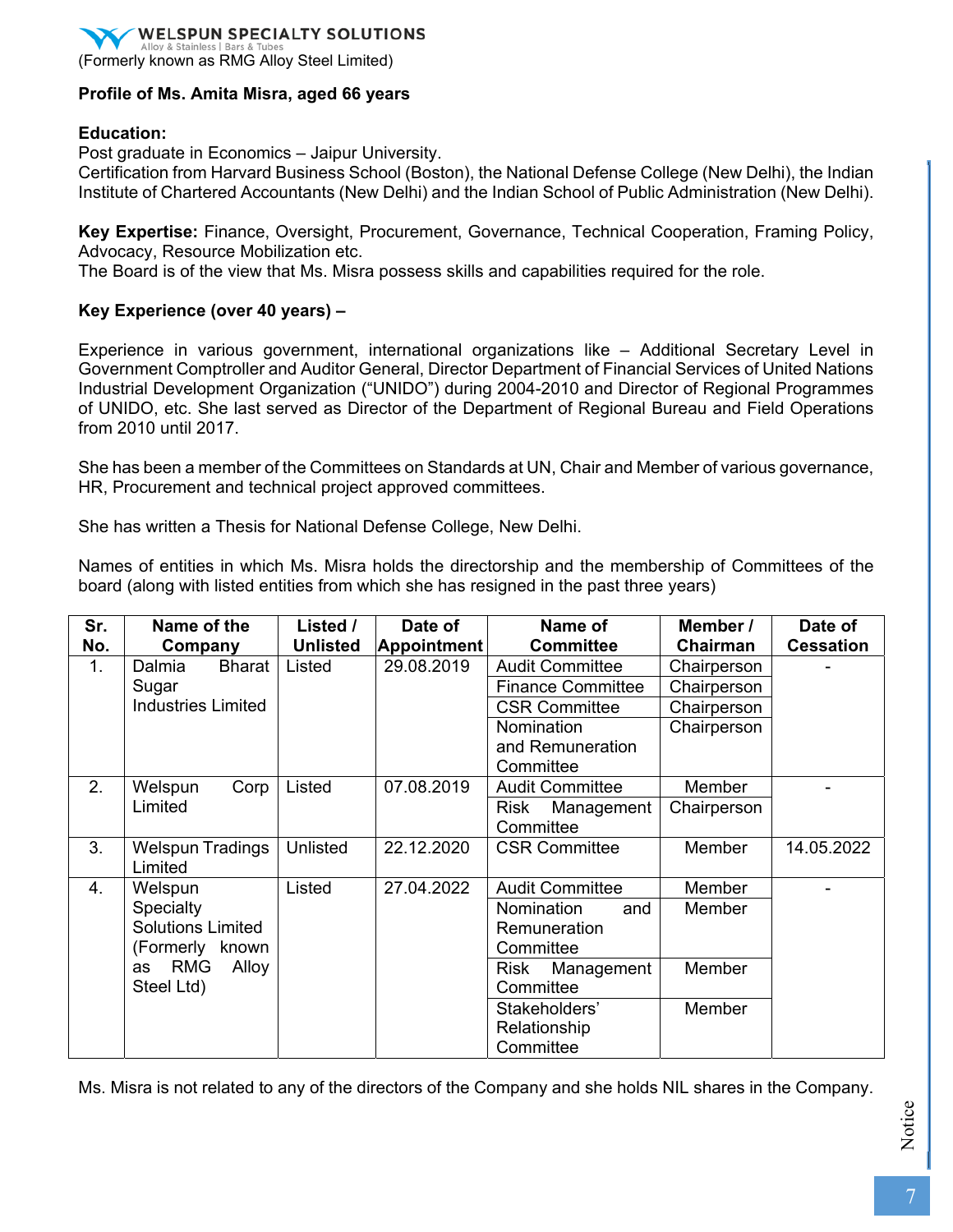

In terms of Section 149, 150, 152, 161 and other applicable provisions of the Companies Act, 2013 ("the Act"), Ms. Misra, being eligible, is proposed to be confirmed as an independent director for a period of four years upto April 26, 2026.

In the opinion of the Board, she fulfills the criteria specified in the Act and Rules made thereunder and SEBI (LODR) Regulations, 2015 for her appointment as an independent director of the Company and that she is independent of the management. Ms. Misra is not disqualified from being appointed as Director in terms of Section 164 of the Companies Act, 2013 or debarred from holding the office of director by virtue of SEBI order or any other authority. A copy of the letter of appointment of Ms. Misra as an independent director setting out the terms and conditions is available for inspection without any fee by the Members at the Registered Office of the Company during normal business hours on any working day, excluding Saturday.

The Board considers that her association would benefit the Company and it is therefore desirable to avail services of Ms. Misra as an independent director.

Except Ms. Misra, none of the Directors and Key Managerial Personnel or their relatives are in any way concerned or interested, financially or otherwise, in the proposed Resolution.

In terms of Regulation 17 of the SEBI (LODR) Regulations, 2015, the Board recommends passing of the special resolution at Sr. No. 5 of the accompanying Notice for approval by the Members of the Company.

#### **RESOLUTION NO. 6**

Mr. K.H. Viswanathan was appointed as an additional director (independent) on April 27, 2022 by the Board of Directors of the Company.

#### **Profile of CMA Viswanathan Hariharan Kollengode**

Corporate Advisor (Age: 60 years)

#### **Education:**

Bachelor Degree of Commerce (B.Com) – Mumbai University Associate Cost & Management Accountant (ACMA)- The Institute of Cost Accountants of India

#### **Total Post Qualification Experience:** 36+ Years

**Key Expertise:** Risk Advisory - Internal / Management / Forensic Audits & Tax Advisory and Corporate Structuring, M & A - Due Diligence (Accounting & Tax), Corporate Governance & Legal Compliances. The Board is of the view that Mr. Viswanathan possess skills and capabilities required for the role.

#### **Key Experience (over 40 years) –**

- **As Corporate Adviser –** Has been advising some large and medium Companies (both Listed and Unlisted in Manufacturing, Global Trading, Information Technology and Services) in areas such as –
	- o IA strategy, ERM/IFC, Digital/IT Audit strategies & approach, SOP etc.
	- $\circ$  M & A / Business Corporate Restructuring Due diligence, Structuring and related tax and legal advisory.
	- o Corporate Governance practices (SEBI / MCA guidelines) Process structuring, effectiveness improvement & compliance in related areas
	- o Management effectiveness review in select areas benchmarking / suggestions for improvements
	- o Board evaluation policies and practices,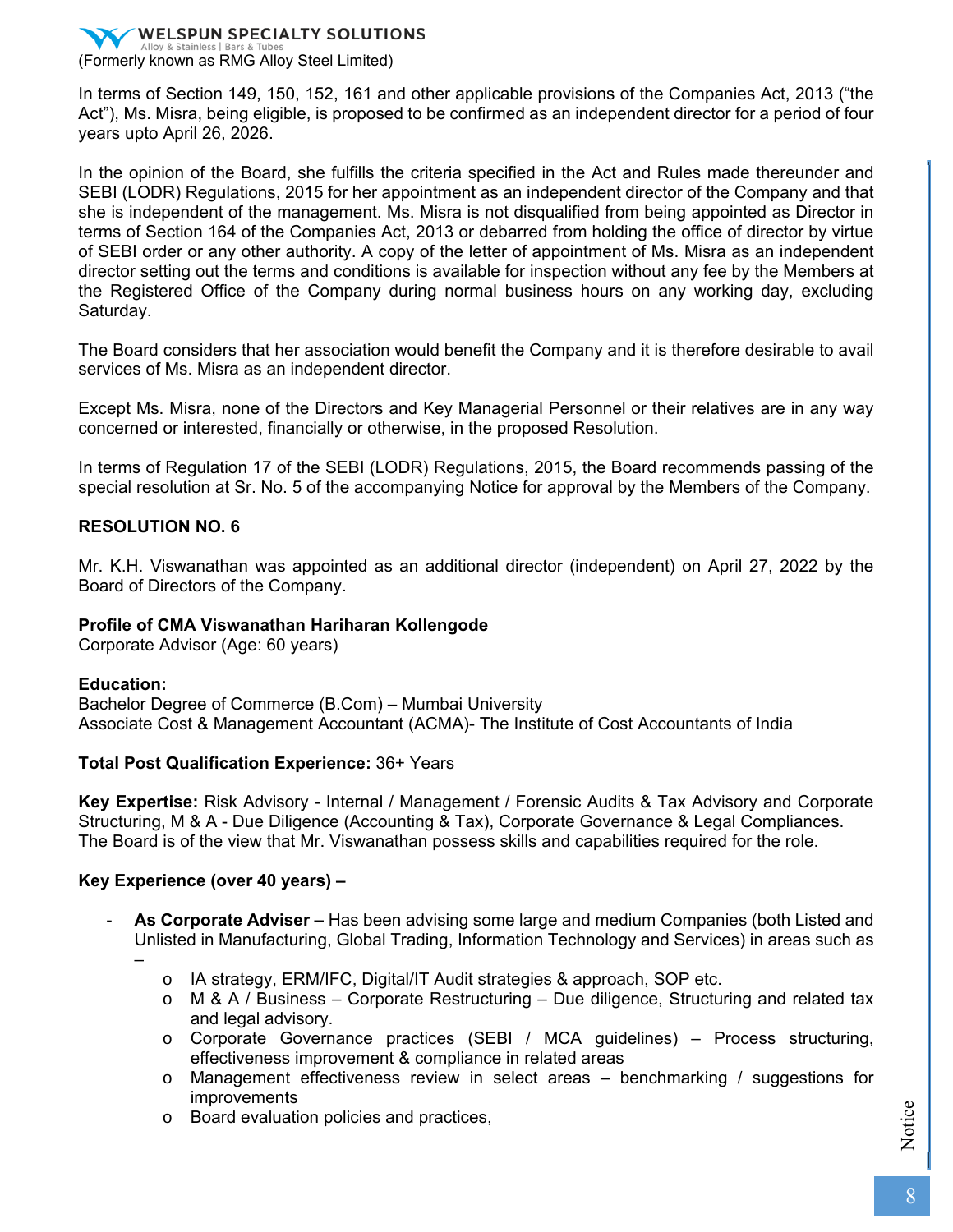(Formerly known as RMG Alloy Steel Limited)

- From 1982 1998 has worked in Industry (both Manufacturing & Services sector) in senior management positions heading the Finance, Accounting and Commercial functions of leading business groups such as Essar Group, Shogun Group, GKW Ltd, TCI Limited, Garware group, Bharat Gears Ltd etc.
- **As an Independent Director on Board** of Directors (including in Audit Committee, Risk Management Committee, Nomination & Remuneration Committee, Investor Grievances Committee & CSR Committees) of some leading listed / unlisted companies with Global Operations in the areas of heavy engineering, textiles, power generation, facilities management etc.

Names of entities in which Mr. Viswanathan holds the directorship and the membership of Committees of the board (along with entities from which he has resigned in the past three years)

| Sr.              | Name of the                                                     | Listed /        | Date of     | <b>Name of Committee</b>                                                                                  |                 | Date of                  |
|------------------|-----------------------------------------------------------------|-----------------|-------------|-----------------------------------------------------------------------------------------------------------|-----------------|--------------------------|
| No.              | Company                                                         | <b>Unlisted</b> | appointment |                                                                                                           | Chairman        | cessation                |
| 1.               | <b>Welspun Corp</b><br>Limited                                  | Listed          | 28-10-2002  | <b>Share Transfer and</b><br><b>Investor's Grievance</b><br>and Stakeholders<br>Relationship<br>Committee | Chairman        |                          |
|                  |                                                                 |                 |             | Nomination and<br>Remuneration<br>Committee                                                               | Chairman        |                          |
|                  |                                                                 |                 |             | <b>Audit Committee</b>                                                                                    | Chairman        |                          |
|                  |                                                                 |                 |             | ESG & CSR<br>Committee                                                                                    | Chairman        |                          |
|                  |                                                                 |                 |             | <b>Risk Management</b><br>Committee                                                                       | Member          |                          |
| 2.               | <b>AYM Syntex</b>                                               | Listed          | 31-07-2015  | <b>Audit Committee</b>                                                                                    | Member          | $\blacksquare$           |
|                  | <b>Limited (Formerly</b><br>known as Welspun<br>Syntex Limited) |                 |             | Nomination and<br>Remuneration<br>Committee                                                               | Member          |                          |
| 3.               | Welspun Wasco<br><b>Coatings Private</b><br>Limited             | Unlisted        | 21-10-2015  |                                                                                                           | <b>Director</b> | $\blacksquare$           |
| $\overline{4}$ . | <b>Welspun Captive</b><br><b>Power Generation</b>               | Unlisted        | 30-07-2016  | <b>Audit Committee</b>                                                                                    | Chairman        | $\overline{a}$           |
|                  | Limited                                                         |                 |             | Nomination and<br>Remuneration<br>Committee                                                               | Chairman        |                          |
|                  |                                                                 |                 |             | <b>Corporate Social</b><br>Responsibility<br>Committee                                                    | Chairman        |                          |
| 5.               | Welspun Anjar                                                   | Unlisted        | 28-09-2016  | <b>Audit Committee</b>                                                                                    | Chairman        | $\overline{\phantom{a}}$ |
|                  | <b>SEZ Limited</b>                                              |                 |             | Nomination and<br>Remuneration<br>Committee                                                               | Chairman        |                          |
| 6.               | <b>Welspun Global</b><br><b>Brands Limited</b>                  | <b>Unlisted</b> | 30-08-2011  | $\blacksquare$                                                                                            | <b>Director</b> | 30-10-2020               |
| 7.               | <b>Welspun Tradings</b><br>Limited                              | Unlisted        | 13-12-2012  |                                                                                                           | <b>Director</b> | 19-12-2020               |
| 8.               | <b>Welspun Specialty</b><br><b>Solutions Limited</b>            | Listed          | 27-04-2022  | <b>Audit Committee</b>                                                                                    | Chairman        | $\overline{a}$           |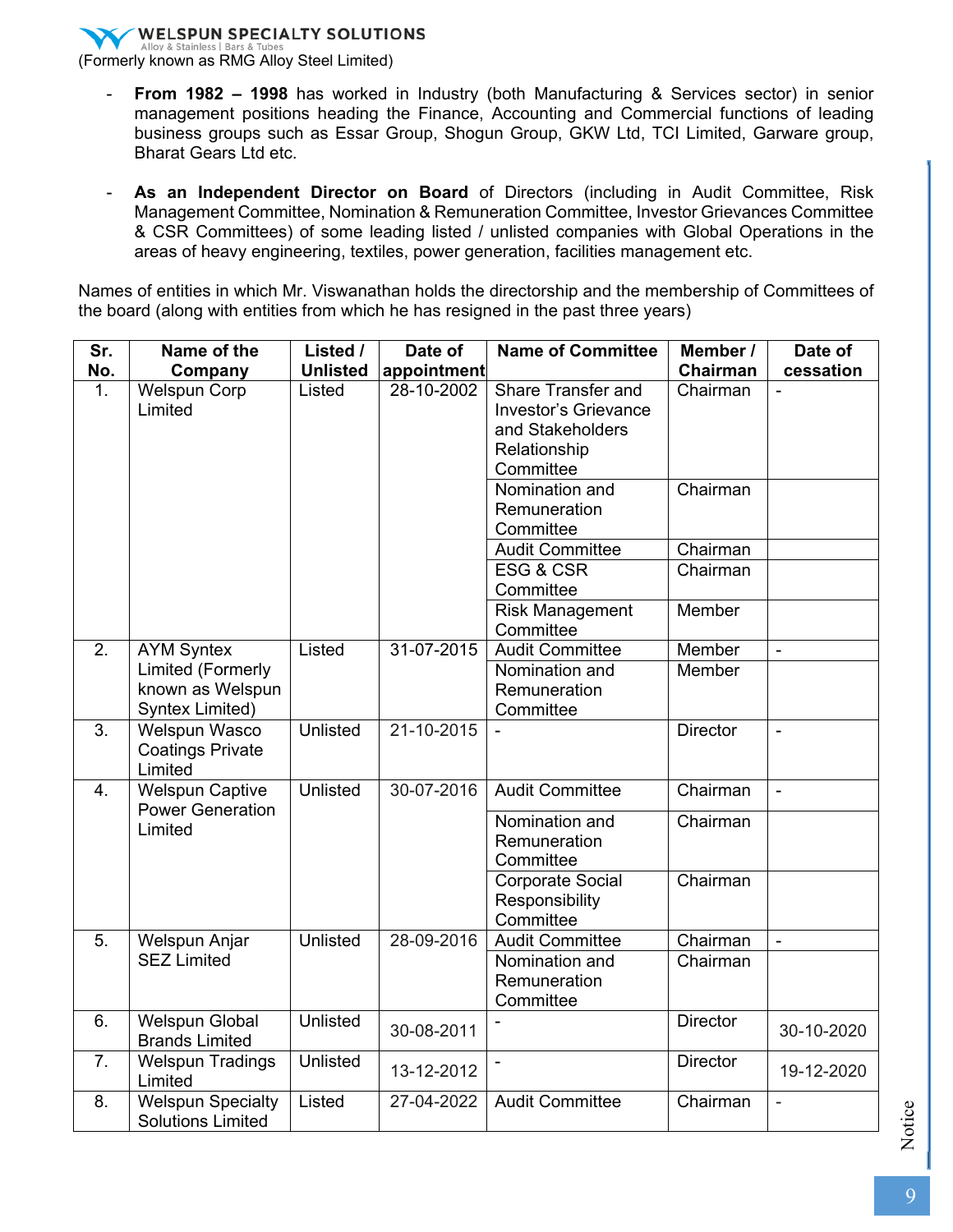

(Formerly known as RMG Alloy Steel Limited)

| (Formerly known | Nomination and         | Chairman |
|-----------------|------------------------|----------|
| as RMG Alloy    | Remuneration           |          |
| Steel Ltd)      | Committee              |          |
|                 | <b>Risk Management</b> | Chairman |
|                 | Committee              |          |
|                 | Stakeholders'          | Chairman |
|                 | Relationship           |          |
|                 | Committee              |          |

Mr. Viswanathan is not related to any of the directors of the Company and he holds NIL shares in the Company.

In terms of Section 149, 150, 152, 161 and other applicable provisions of the Companies Act, 2013 ("the Act"), Mr. Viswanathan, being eligible, is proposed to be confirmed as an independent director for a period of four years upto April 26, 2026.

In the opinion of the Board, he fulfills the criteria specified in the Act and Rules made thereunder and SEBI (LODR) Regulations, 2015 for his appointment as an independent director of the Company and that he is independent of the management. Mr. Viswanathan is not disqualified from being appointed as Director in terms of Section 164 of the Companies Act, 2013 or debarred from holding the office of director by virtue of SEBI order or any other authority. A copy of the letter of appointment of Mr. Viswanathan as an independent director setting out the terms and conditions is available for inspection without any fee by the Members at the Registered Office of the Company during normal business hours on any working day, excluding Saturday.

The Board considers that his association would benefit the Company and it is therefore desirable to avail services of Mr. Viswanathan as an independent director.

Except Mr. Viswanathan, none of the Directors and Key Managerial Personnel or their relatives are in any way concerned or interested, financially or otherwise, in the proposed Resolution.

In terms of Regulation 17 of the SEBI (LODR) Regulations, 2015, the Board recommends passing of the special resolution at Sr. No. 6 of the accompanying Notice for approval by the Members of the Company.

### **RESOLUTION NO. 7**

Mr. Vipul Mathur (holding DIN: 007990476) was appointed as an additional director (non-executive, nonindependent) w.e.f. April 27, 2022 in accordance with the provisions of Section 161 of the Companies Act, 2013, to hold office up to the date of the 40<sup>th</sup> Annual General Meeting. Mr. Vipul Mathur's appointment as director (non-executive, non-independent) of the Company is placed for approval by the Members. His office will be liable to retire by rotation in accordance with the provisions of Section 160 and will be subject to other applicable provisions of the Companies Act, 2013. The Board is of the view that presence of Mr. Vipul Mathur on the Board would be beneficial to the Company and hence recommends Resolution No.7 for approval by Members.

### **Profile of Mr. Vipul Mathur (Aged 52 years)**

**Education:** Science Graduate, Post Graduate (MBA-Marketing)

**Key Expertise:** Strategy, Finance, Marketing and Contract Management, Commercial, Legal & Procurement, Digital Transformation, Greenfield project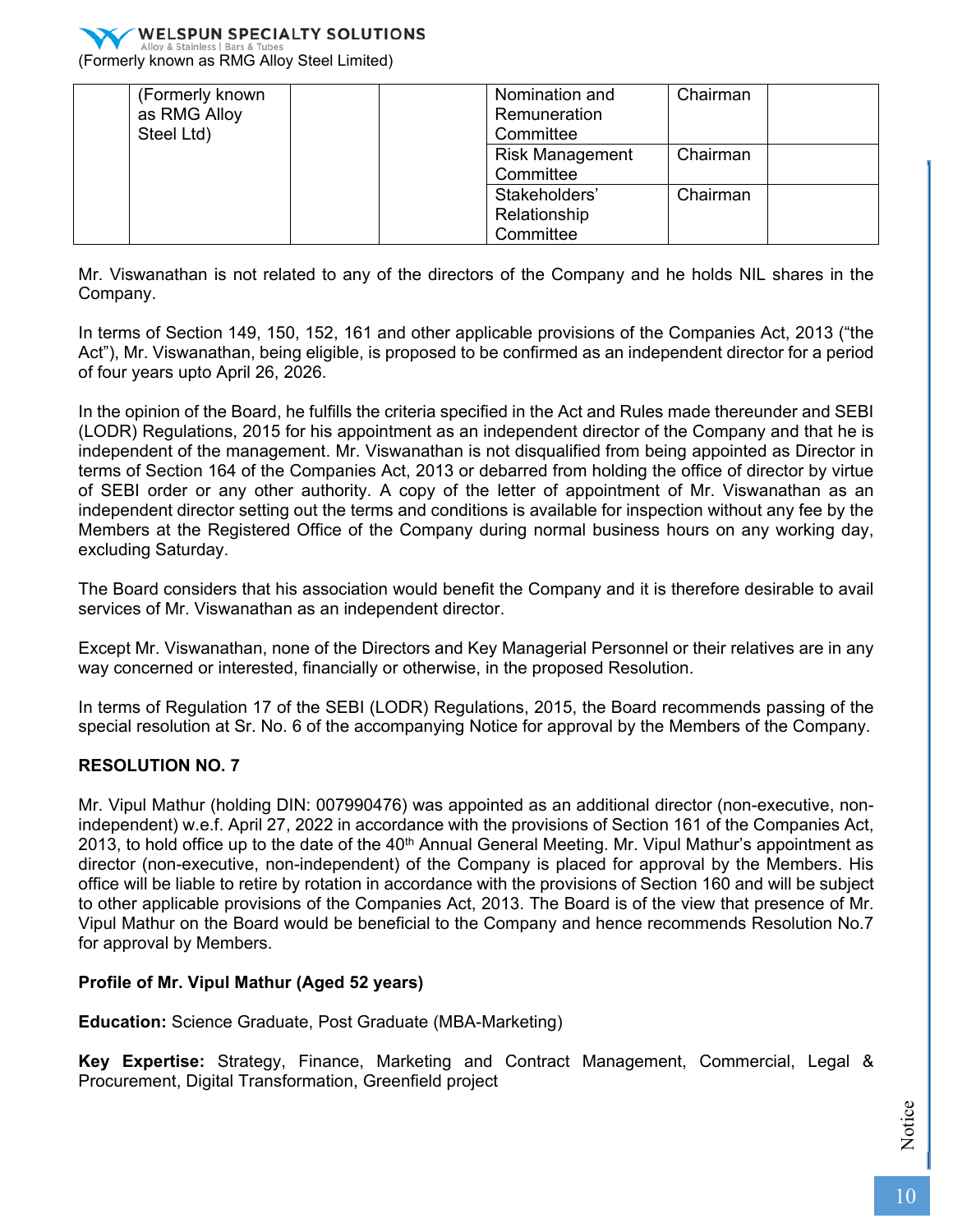

### **Key Experience (over 30 years) –**

Mr. Vipul Mathur is a seasoned professional with experience across sectors including Carbon Steel Line Pipes, Plates and Coils, Ductile Iron Pipes, Stainless Steel Tubes, TMT rebars, Heavy Engineering Goods, among others.

Before starting his stint at Welspun Group in 2001, Mr. Mathur amassed experience in the fields of heavy electrical equipment, pipe manufacturing, Oil & Gas, etc. over a total of 11 years. Mr. Mathur has been associated with the Welspun Group for over two decades and has played a variety of leadership roles, namely, Global Marketing Head, Plate & Coil Mill Division Head, Business Unit Head - EMENA, Business Unit Head – India & APAC & Business Unit Head – Americas, and Chief Operating Officer – Welspun Corp Ltd. (WCL - holding company of the Company).

Mr. Mathur assumed the position of MD and CEO, WCL in 2018, and under his leadership, WCL has successfully catered to some of the most critical pipeline projects in the world.

The above experience and qualities makes him suitable for appointment as a director of the Company.

Names of entities in which Mr. Mathur holds the directorship and the membership of Committees of the board (along with entities from which he has resigned in the past three years)

| Sr.              | Name of the                                        | Listed /        | Date of            | Name of                                                                                                                  | Member /       | Date of          |
|------------------|----------------------------------------------------|-----------------|--------------------|--------------------------------------------------------------------------------------------------------------------------|----------------|------------------|
| No.              | Company                                            | <b>Unlisted</b> | <b>Appointment</b> | <b>Committee</b>                                                                                                         | Chairman       | <b>Cessation</b> |
| $\overline{1}$ . | Welspun<br>Corp<br>Limited                         | Listed          | 01.12.2017         | <b>Risk</b><br>Management<br>Committee                                                                                   | Chairman       | $\blacksquare$   |
|                  |                                                    |                 |                    | Transfer<br>Share<br>$\boldsymbol{\alpha}$<br>Grievance<br>Investor<br>Stakeholders'<br>and<br>Relationship<br>Committee | Member         |                  |
|                  |                                                    |                 |                    | <b>CSR</b><br><b>ESG</b><br>and<br>Committee                                                                             | Member         |                  |
|                  |                                                    |                 |                    | Finance<br>&<br>Administration<br>Committee                                                                              | Member         |                  |
| 2.               | <b>Metallics</b><br>Welspun<br>Limited             | <b>Unlisted</b> | 23.03.2021         |                                                                                                                          |                |                  |
| 3.               | Welspun DI Pipes<br>Limited                        | Unlisted        | 23.03.2021         |                                                                                                                          | ä,             |                  |
| 4.               | Wasco<br>Welspun<br>Coatings<br>Private<br>Limited | Unlisted        | 22.01.2018         |                                                                                                                          | $\overline{a}$ | 02.04.2021       |
| 5.               | Gladiator<br>Consultancy<br><b>Private Limited</b> | Unlisted        | 30.03.2022         |                                                                                                                          |                | $\blacksquare$   |
| 6.               | Welspun Specialty<br><b>Solutions Limited</b>      | Listed          | 27.04.2022         | <b>Risk</b><br>Management<br>Committee                                                                                   | Member         | $\blacksquare$   |
|                  | (Formerly known as<br>RMG Alloy Steel<br>Ltd)      |                 |                    | Stakeholders'<br>Relationship<br>Committee                                                                               | <b>Member</b>  |                  |
| 7.               | Welspun Pipes Inc<br>(USA)                         | Unlisted        | 01.03.2019         |                                                                                                                          |                |                  |
| 8.               | Tubular<br>Welspun<br>LLC (USA)                    | Unlisted        | 01.03.2019         | $\blacksquare$                                                                                                           | $\overline{a}$ | $\blacksquare$   |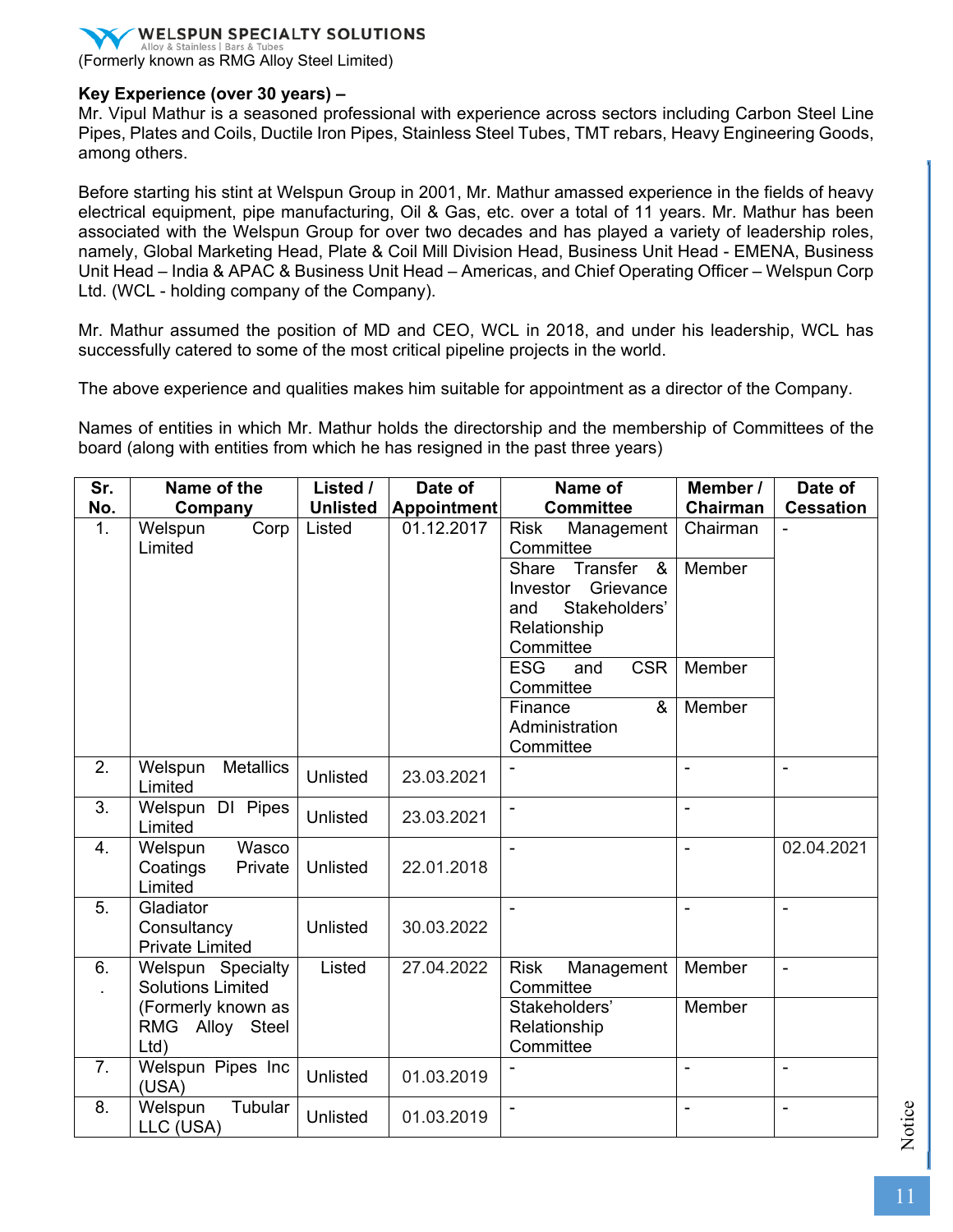

(Formerly known as RMG Alloy Steel Limited)

| 9.  | Global<br>Welspun<br>Trade LLC (USA)                                             | Unlisted                                       | 01.03.2019 |  | ۰ |
|-----|----------------------------------------------------------------------------------|------------------------------------------------|------------|--|---|
| 10. | East Pipes<br>Integrated<br>Company for<br>Industry (Kingdom<br>of Saudi Arebia) | Listed on<br>Saudi<br><b>Stock</b><br>Exchange | 10.06.2013 |  |   |

Mr. Mathur is not related to any of the directors of the Company and he holds NIL shares in the Company.

Mr. Mathur is not disqualified from being appointed as Director in terms of Section 164 of the Companies Act, 2013 or debarred from holding the office of director by virtue of SEBI order or any other authority.

Except Mr. Mathur, none of the Directors and Key Managerial Personnel or their relatives are in any way concerned or interested, financially or otherwise, in the proposed Resolution.

In terms of Regulation 17 of the SEBI (LODR) Regulations, 2015, the Board recommends passing of the ordinary resolution at Sr. No. 7 of the accompanying Notice for approval by the Members of the Company.

### **RESOLUTION NO. 8**

Some of the Articles in the Articles of Association of the Company were inserted on account of earlier investors who are no more invested in the Company. Therefore, those articles been rendered redundant after their exit. Accordingly, Articles 4A, 6A, 6B, 56A, 112A, 136A, 142(A), 142(B), 175A and 183A are proposed to be deleted and Articles 2, 147 and 152(16) are proposed to be amended suitably to delete the redundant provisions.

Further, a common seal is no longer mandatory as per the provisions of the Companies Act 2013, your management is of the opinion that use of common seal can be eliminated and hence, Articles 156(A), 156(B) and 157 are proposed to be deleted and suitable amendments are proposed in Article 19(a) and 152(20).

Further, Article 133 (1) is proposed to be amended in order to align the procedure of notice of candidature for office of Director in line with Companies Act 2013.

Pursuant to Section 14 of the Companies Act, 2013, a company may alter its articles by a special resolution. Accordingly, the approval of the Members is required for effecting the above amendments to the Articles of Association of the Company.

A draft of the altered Articles of Association will be available for inspection at the Registered Office as well at the Corporate Office of the Company between 11.00 a.m. to 1.00 p.m. on any working day except Saturday and Sunday and also uploaded on the website of the Company until the date of the meeting and will also be available for inspection at the meeting.

None of the Directors and Key Managerial Personnel or their relatives are in any way concerned or interested, financially or otherwise, in the proposed Resolution.

In terms of Regulation 17 of the SEBI (LODR) Regulations, 2015, the Board recommends passing of the special resolution at Sr. No. 8 of the accompanying Notice for approval by the Members of the Company.

### **RESOLUTION NO. 9**

Welspun Corp Limited (WCL), being the holding company, provides financial assistance to the Company from time to time for the Company's general business purposes including capital expenditure. The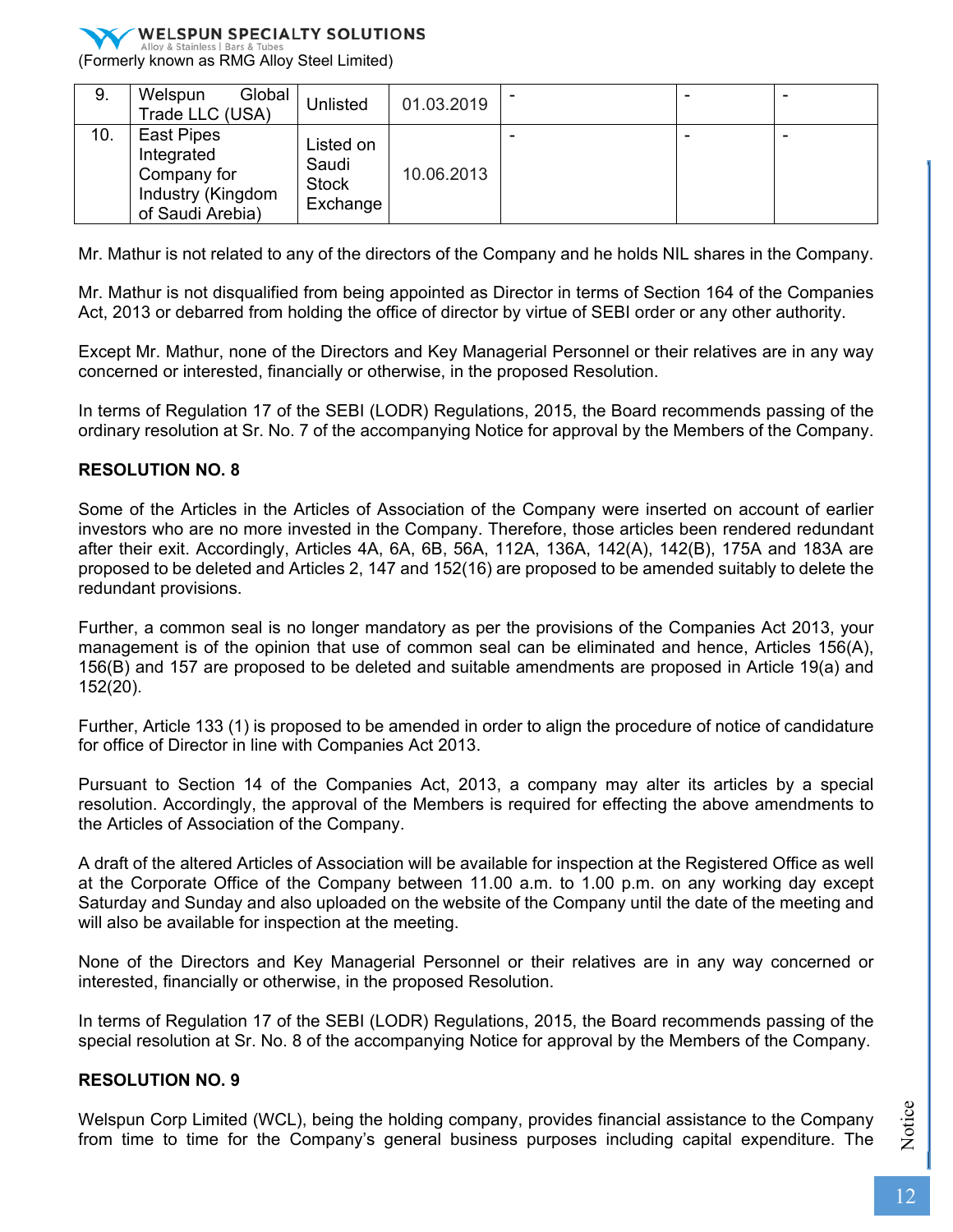(Formerly known as RMG Alloy Steel Limited)

Company proposes to increase the existing limit of transactions with WCL in the nature of Loan/ ICD from Rs.25 Crore to an amount not exceeding Rs.200 Crore at any given point in time.

This arrangement would enable the Company to borrow unsecured funds needed for its working capital and would also provide support for the Company's growing business needs.

Since the proposed arrangement between the Company and WCL would be in the nature of unsecured loan / inter corporate deposit, it would be an arrangement in the ordinary course of business of the Company. Further, the interest payable on such loan /inter corporate deposits shall be determined in line with prevailing market comparable rates on arm's length basis as may be mutually agreed. Hence, the transaction proposed for Members' approval is in ordinary course and at an arm's length.

Section 188 of the Act read with the Companies (Meetings of Board and its Powers) Rules, 2014 ('Rules') exempts a company from obtaining consent of the Board of Directors and the Members in case the related party transactions entered into by the Company are in the ordinary course of business and on arm's length basis.

However, Regulation 23 of the Securities and Exchange Board of India (Listing Obligations and Disclosure Requirements) Regulations, 2015 ('Listing Regulations') requires approval of the Members through a resolution for all material related party transactions, even if they are entered into in the ordinary course of business and on arm's length basis, if the same is not exempt under Regulation 23(5) of the Listing Regulations. For this purpose, a transaction with a related party is considered material if the transaction(s) to be entered into individually or taken together with previous transactions during a financial year, exceeds ten percent of the annual consolidated turnover of the Company as per the last audited financial statements.

The proposed arrangement, taken together with previous transactions during the current financial year, is estimated to exceed ten percent of the annual turnover of the Company as per the last audited financial statements, therefore, the approval of the Members is required.

Information required to be given in the explanatory statement pursuant to Rule 15 of the Companies (Meetings of Board and its Powers) Rules, 2014 and Regulation 23 of the SEBI (Listing Obligations and Disclosure Requirements) Regulations 2015 read with the SEBI Circular Ref. No. SEBI/HO/CFD/CMD1/CIR/P/2021/662 dated November 22, 2021 forms part of the resolution and /or this explanatory statement.

Except for Mr. Balkrishan Goenka, Mr. Vipul Mathur, Ms. Amita Misra and Mr. K.H. Viswanathan, none of the Directors and/or any Key Managerial Personnel of the Company and/or their relatives may be deemed to be concerned or interested (financially or otherwise) in the resolution.

In terms of Regulation 17 of the SEBI (LODR) Regulations, 2015, the Board recommends passing of the ordinary resolution at Sr. No. 9 of the accompanying Notice for approval by the Members of the Company.

Members' approval is sought by way of ordinary resolution proposed under Resolution No. 9 of the accompanying Notice in terms of Regulation 23 of the Listing Regulations. All the related parties are not entitled to vote on this resolution.

Place: Mumbai Date: May 23, 2022 By Order of the Board

**Sd/- Rashmi Mamtura Company Secretary FCS**- **8658**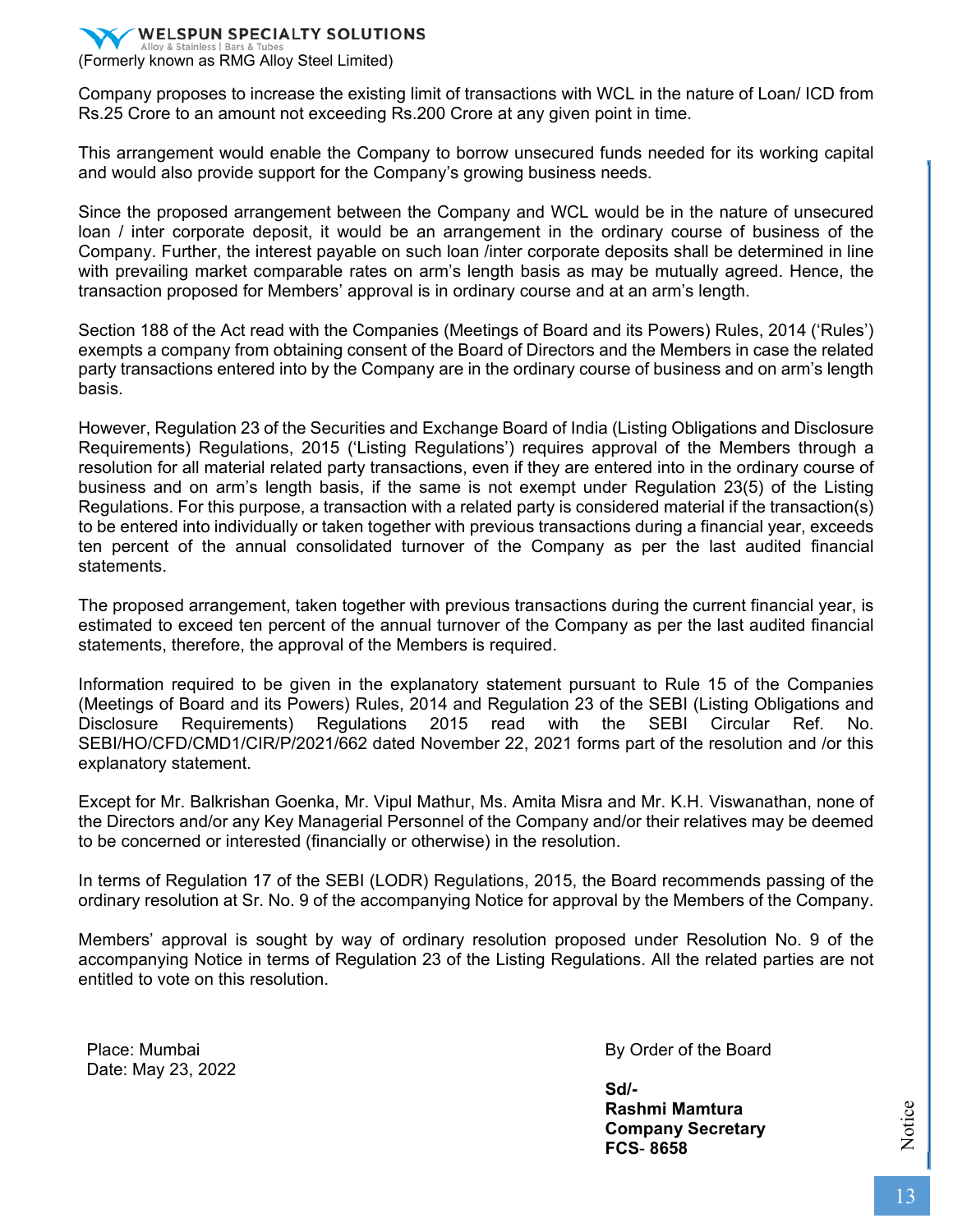# **WELSPUN SPECIALTY SOLUTIONS** (Formerly known as RMG Alloy Steel Limited)

**NOTES:**

- 1. As you are aware, in view of the situation arising due to COVID-19 global pandemic, the general meetings of the companies shall be conducted as per the guidelines issued by the Ministry of Corporate Affairs (MCA) vide General Circular Nos. 20/2020 dated 05.05.2020, General Circular No. 02/2021 dated 13.01.2021, General Circular No. 19/2021 dated 08.12.2021 and 21/2021 dated 14.12.2021 and General Circular No. 2/2022 dated 05.05.2022 (the "Circulars") through video conferencing (VC) or other audio visual means (OAVM). Hence, Members can attend and participate in the ensuing AGM through VC/OAVM.
- 2. In compliance with the Circulars, the Annual Report 2021-22, the Notice of the AGM, instructions for e-voting are being sent only through electronic mode to those Members whose email addresses are registered with the Company / depository participant(s).
- 3. A statement pursuant to Section 102 (1) of the Companies Act, 2013 (the Act), relating to the Special Business to be transacted at the meeting is annexed hereto.
- 4. Since the General Meeting will be held through VC or OAVM in accordance with the Circulars, the route map, proxy form and attendance slip are not attached to this Notice.
- 5. Pursuant to the provisions of Section 108 of the Companies Act, 2013 read with Rule 20 of the Companies (Management and Administration) Rules, 2014 (as amended) and Regulation 44 of SEBI (Listing Obligations & Disclosure Requirements) Regulations 2015 (as amended), and the Circulars the Company is providing facility of remote e-Voting to its Members in respect of the business to be transacted at the AGM. For this purpose, the Company has entered into an agreement with National Securities Depository Limited (NSDL) for facilitating voting through electronic means, as the authorized agency. The facility of casting votes by a member using remote e-Voting system as well as venue voting on the date of the AGM will be provided by NSDL.
- 6. Members who have cast their votes by remote e-voting prior to the General Meeting may participate in the General Meeting but shall not be entitled to cast their votes again. The manner of voting remotely by Members holding shares in dematerialized mode, physical mode and for Members who have not registered their email addresses is provided in the instructions for e-voting section which forms part of this Notice.
- 7. The Members can join the AGM in the VC/OAVM mode 15 minutes before and after the scheduled time of the commencement of the Meeting by following the procedure mentioned in the Notice. The facility of participation at the AGM through VC/OAVM will be made available for 1000 Members on first come first served basis. This will not include large Shareholders (Shareholders holding 2% or more shareholding), Promoters, Institutional Investors, Directors, Key Managerial Personnel, the Chairpersons of the Audit Committee, Nomination and Remuneration Committee and Stakeholders Relationship Committee, Auditors etc. who are allowed to attend the AGM without restriction on account of first come first served basis.
- 8. The attendance of the Members attending the AGM through VC/OAVM will be counted for the purpose of reckoning the quorum under Section 103 of the Companies Act, 2013.
- 9. Pursuant to MCA Circular No. 14/2020 dated April 08, 2020, the facility to appoint proxy to attend and cast vote for the Members is not available for this AGM. However, in pursuance of Section 112 and Section 113 of the Companies Act, 2013, representatives of the Members such as the President of India or the Governor of a State or body corporate can attend the AGM through VC/OAVM and cast their votes through e-voting.
- 10. In line with MCA Circular No. 17/2020 dated April 13, 2020, the Notice calling the AGM has been uploaded on the website of the Company at http://www.welspunspecialty.com/notice.php. The Notice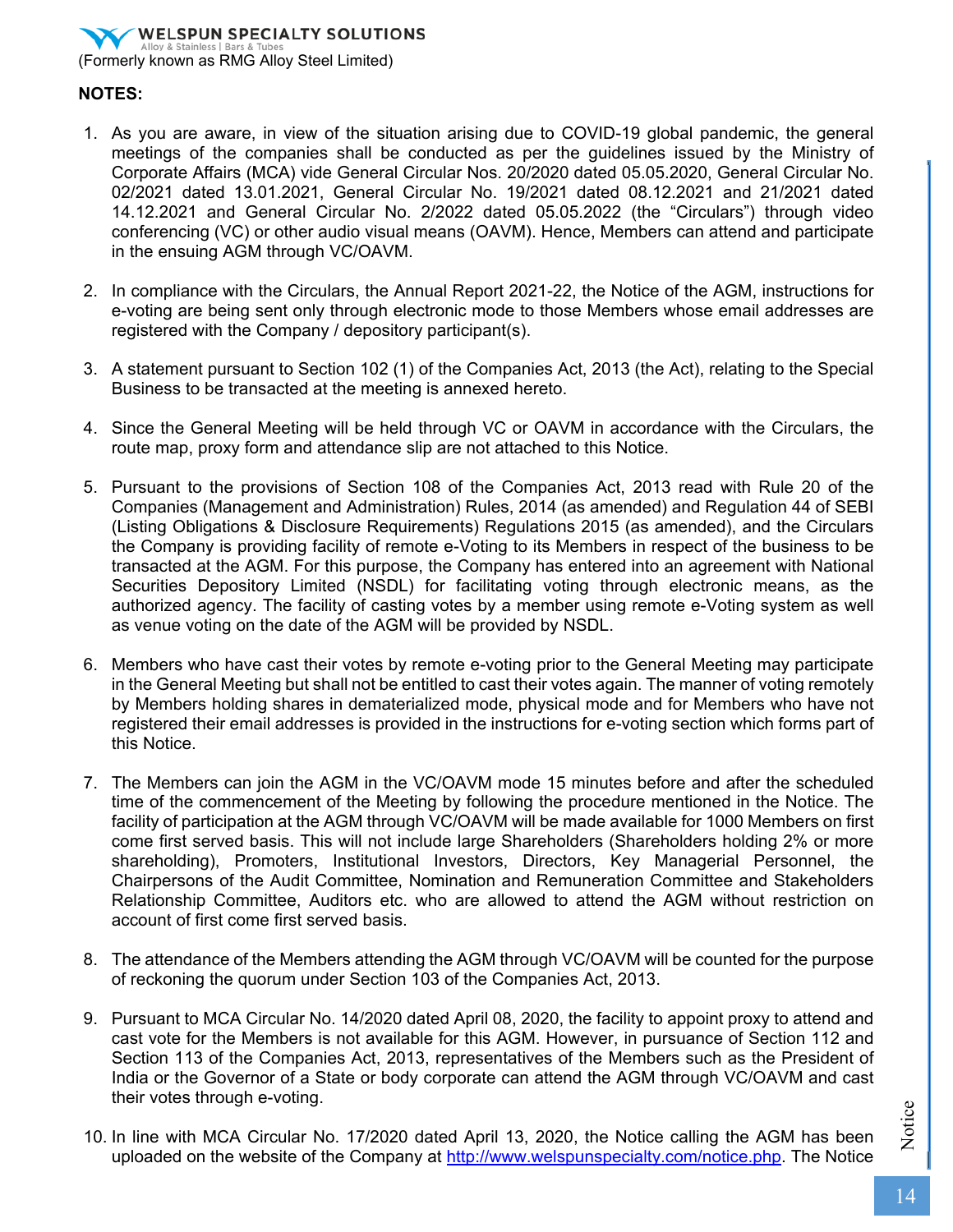(Formerly known as RMG Alloy Steel Limited)

can also be accessed from the website of the Stock Exchange i.e. BSE Limited at www.bseindia.com. The AGM Notice is also disseminated on the website of NSDL (agency for providing the Remote e-Voting facility) i.e. www.evoting.nsdl.com.

- 11. The AGM has been convened through VC/OAVM in compliance with applicable provisions of the Companies Act, 2013 read with General Circular Nos. 20/2020 dated 05.05.2020, General Circular No. 02/2021 dated 13.01.2021, General Circular No. 19/2021 dated 08.12.2021 and 21/2021 dated 14.12.2021 and General Circular No. 2/2022 dated 05.05.2022 issued by MCA.
- 12. The Register of Directors and Key Managerial Personnel and their shareholding, maintained under Section 170 of the Act, and the Register of Contracts or Arrangements in which the directors are interested, maintained under Section 189 of the Act, will be available electronically for inspection by the Members during the General Meeting. All documents referred to in the Notice will also be available for electronic inspection without any fee by the Members from the date of circulation of this Notice up to the date of General Meeting, i.e. June 29, 2022. Members seeking to inspect such documents can send an email to companySecretary WSSL@welspun.com.
- 13. All correspondence pertaining to Equity Shares should be forwarded to the Company's Registrar and Transfer Agent M/s. Bigshare Services Pvt. Ltd., PINNACLE BUSINESS PARK, Office No S6-2, 6th, Mahakali Caves Rd, next to Ahura Centre, Andheri East, Mumbai, 400093, Contact person: Mr. Vinod Yadav (Client Executive) Tel: 91-22-62638200/22/23, Fax: 91-22-6263 8261, Email: vinod.y@bigshareonline.com, and are also requested to immediately inform their change of address, change of e-mail address or consolidation of folios, if any, to the Company's said Registrar and Transfer Agent.
- 14. Members are requested to update their complete bank account details with their depositories where shares are held in dematerialized mode and in other cases - with Registrar & Share Transfer Agent ("RTA") of the Company i.e. Bigshare Services Private Limited by sending the request at vinod.y@bigshareonline.com along with a copy of the request letter signed by the Members mentioning the name, folio number, bank account details, self-attested copy of PAN card and cancelled cheque leaf.
- 15. The Securities and Exchange Board of India (SEBI) has mandated the submission of Permanent Account Number (PAN) by every participant in the securities market. Members holding shares in electronic form are therefore requested to submit the PAN to their Depository Participants and Members holding shares in physical form can submit their PAN details to the Company.
- 16. The Company will send Notice of AGM in electronic mode to its Members who have registered their e-mail addresses for the purpose. Those Shareholders/ Members who have not got their email address registered or wish to update a fresh email address may do so by submitting the attached Email Registration-Cum Consent Form to the Company or the Registrar and Transfer Agent of the Company consenting to send the Annual Report and other document in electronic form at the said email address.
- 17. The Shareholders / Members who wish to nominate, any person to whom his securities shall vest in the event of his death, may do so by submitting the attached Nomination Form (Form SH - 13) to the Company or the Registrar and Transfer Agent of the Company. A nomination may be cancelled, or varied by nominating any other person in place of the present nominee, by the holder of securities who has made the nomination, by giving a notice of such cancellation or variation.
- 18. Members who hold shares in physical form in multiple folios in identical names or joint holding in the same order of names are requested to send the share certificates to M/s. Bigshare Services Pvt. Ltd, Registrar and Transfer Agent, for consolidation into a single folio.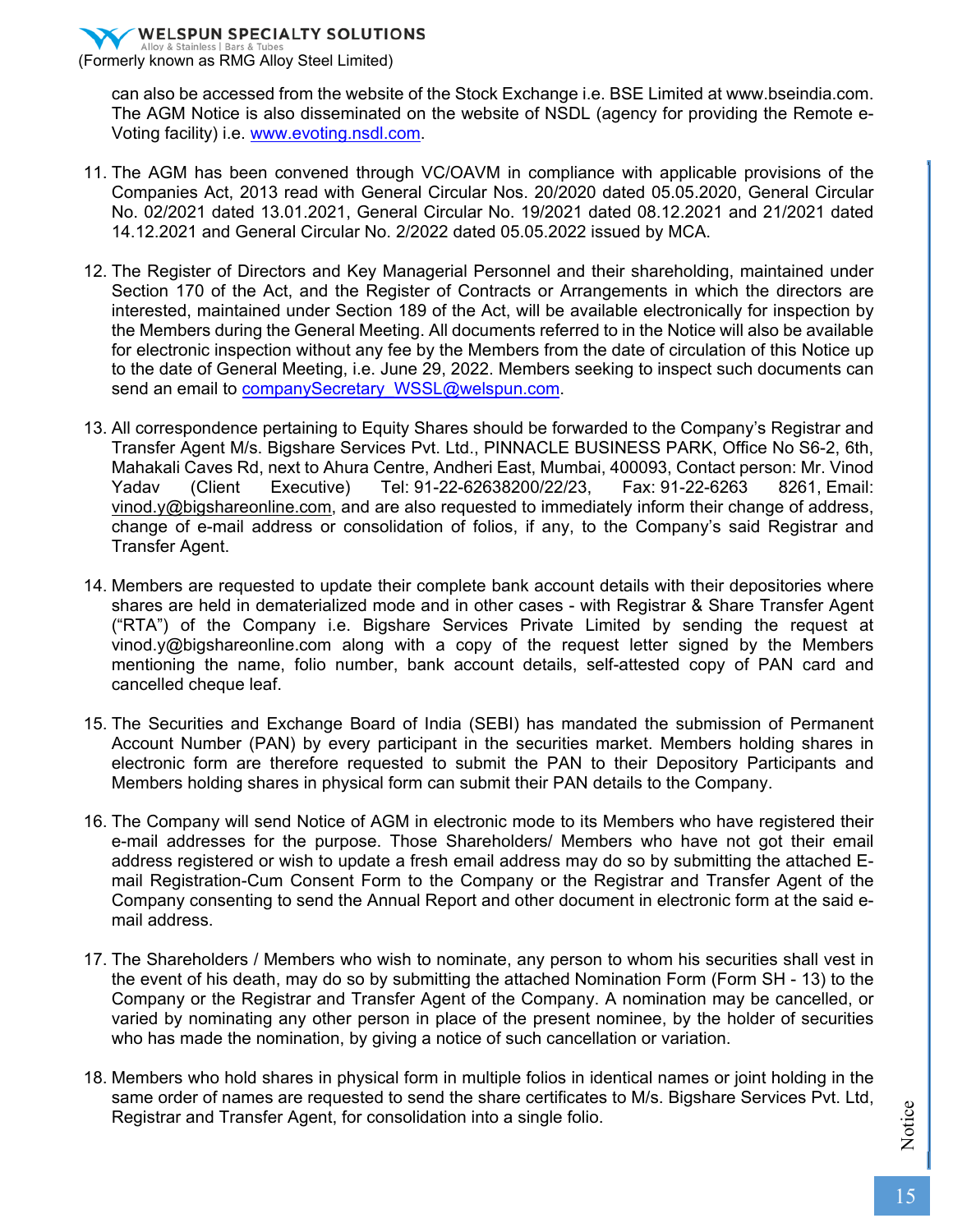(Formerly known as RMG Alloy Steel Limited)

- 19. The Notice for the Annual General Meeting and other documents referred to in the Notice will be available for inspection at the Registered Office of the Company on all working days between 10:00 a.m. to 12:00 noon upto the date of Annual General Meeting. The Notice will also be available on the Company's website at: www.welspunspecialty.com.
- 20. A person, whose name is recorded in the register of members or in the register of beneficial owners maintained by the depositories as on the cut-off date only shall be entitled to avail the facility of remote e-voting as well as e-voting during the General Meeting.
- 21. M/s Mihen Halani and Associates, Practicing Company Secretaries have been appointed as the Scrutinizer to scrutinize the voting by way of e-voting process in a fair and transparent manner.
- 22. The Scrutinizer shall after the conclusion of voting at the general meeting, will unblock the votes cast through remote e-voting and e-voting system during the AGM in the presence of at least two witnesses not in the employment of the Company and shall make, not later than forty eight hours of the conclusion of the General Meeting, a consolidated scrutinizer's report of the total votes cast in favour or against, if any, to the Chairman or a person authorized by him in writing, who shall countersign the same and declare the result of the voting forthwith.
- 23. The Results declared along with the report of the Scrutinizer shall be placed on the website of the Company www.welspunspecialty.com, notice board of the Company at the registered office as well as the corporate office and on the website of NSDL immediately after the declaration of result by the Chairman or a person authorized by him in writing. The results shall also be immediately forwarded to the stock exchanges at which the shares of the Company are listed.

Please read the instructions for e-voting before exercising the vote.

### **THE INSTRUCTIONS FOR MEMBERS FOR REMOTE E-VOTING AND JOINING GENERAL MEETING ARE AS UNDER:-**

**The remote e-voting period begins on Sunday, June 26, 2022 at 9:00 am and ends on Tuesday, June 28, 2022 at 5:00 pm. The remote e-voting module shall be disabled by NSDL for voting thereafter. The Members, whose names appear in the Register of Members / Beneficial Owners as on the record date (cut-off date) i.e. Wednesday, June 22, 2022, may cast their vote electronically. The voting right of shareholders/ members shall be in proportion to their share in the paid-up equity share capital of the Company as on the cut-off date, being Wednesday, June 22, 2022.** 

### **How do I vote electronically using NSDL e-Voting system?**

*The way to vote electronically on NSDL e-Voting system consists of "Two Steps" which are mentioned below:* 

### **Step 1: Access to NSDL e-Voting system**

### **A) Login method for e-Voting and joining virtual meeting for Individual Shareholders / Members holding securities in demat mode**

In terms of SEBI circular dated December 9, 2020 on e-Voting facility provided by Listed Companies, Individual Shareholders/ Members holding securities in demat mode are allowed to vote through their demat account maintained with Depositories and Depository Participants. Shareholders/ Members are advised to update their mobile number and email Id in their demat accounts in order to access e-Voting facility.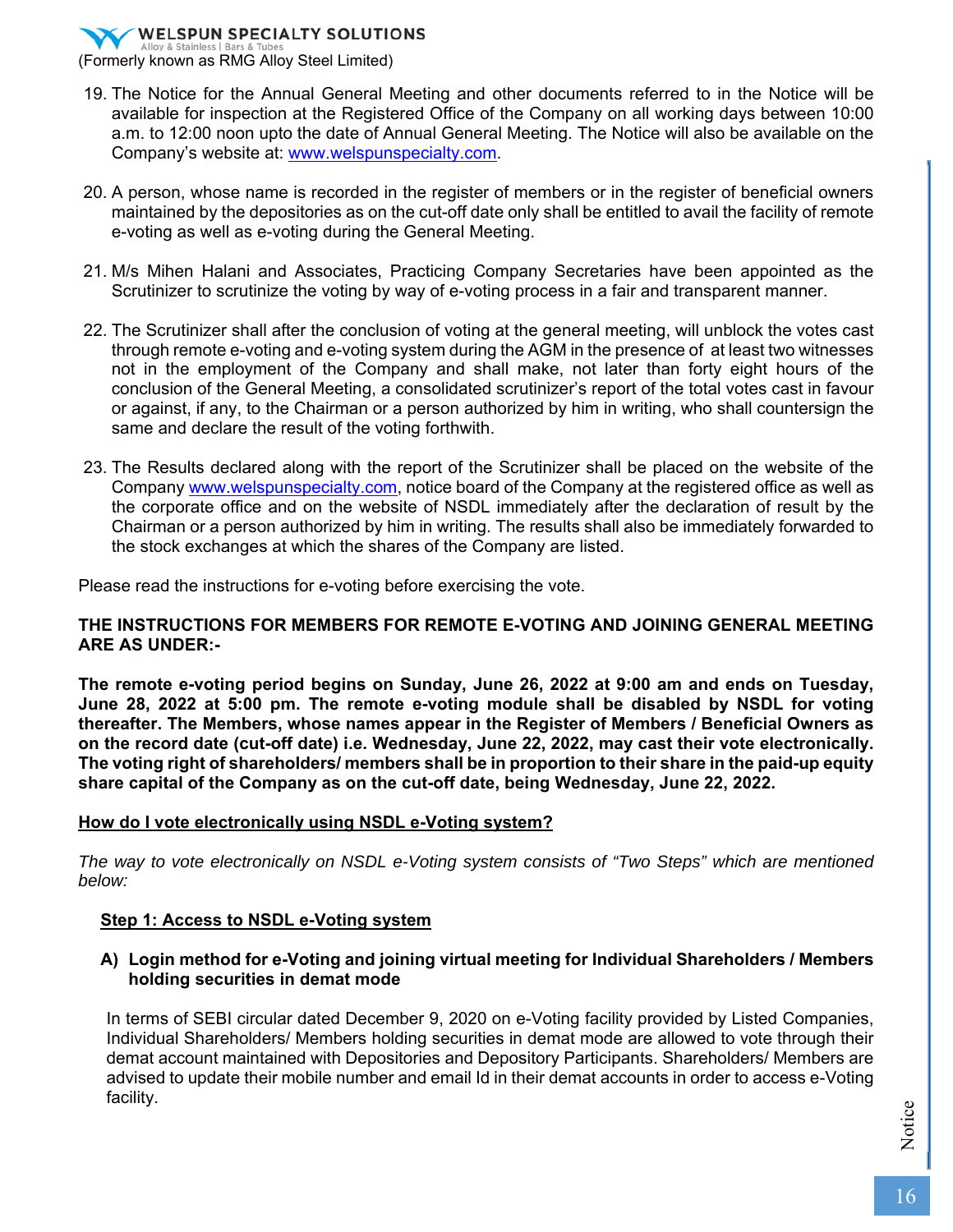

Login method for Individual Shareholders/ Members holding securities in demat mode is given below:

| <b>Type</b>                                                                                 | of   Login Method                                                                                                                                                                                                                                                                                                                                                                                                                                                                                                                                                                                                                                                                                                                                                                                                                                                                                                                                                                                                                                                                                                                                                                                                                                                                                                                                                                                                                                                                                                                                                                                                                                                                                                                                                                                                                                                                                                                                                                                                                                                                                                                                               |  |  |  |  |  |
|---------------------------------------------------------------------------------------------|-----------------------------------------------------------------------------------------------------------------------------------------------------------------------------------------------------------------------------------------------------------------------------------------------------------------------------------------------------------------------------------------------------------------------------------------------------------------------------------------------------------------------------------------------------------------------------------------------------------------------------------------------------------------------------------------------------------------------------------------------------------------------------------------------------------------------------------------------------------------------------------------------------------------------------------------------------------------------------------------------------------------------------------------------------------------------------------------------------------------------------------------------------------------------------------------------------------------------------------------------------------------------------------------------------------------------------------------------------------------------------------------------------------------------------------------------------------------------------------------------------------------------------------------------------------------------------------------------------------------------------------------------------------------------------------------------------------------------------------------------------------------------------------------------------------------------------------------------------------------------------------------------------------------------------------------------------------------------------------------------------------------------------------------------------------------------------------------------------------------------------------------------------------------|--|--|--|--|--|
| Shareholders/                                                                               |                                                                                                                                                                                                                                                                                                                                                                                                                                                                                                                                                                                                                                                                                                                                                                                                                                                                                                                                                                                                                                                                                                                                                                                                                                                                                                                                                                                                                                                                                                                                                                                                                                                                                                                                                                                                                                                                                                                                                                                                                                                                                                                                                                 |  |  |  |  |  |
| <b>Members</b>                                                                              |                                                                                                                                                                                                                                                                                                                                                                                                                                                                                                                                                                                                                                                                                                                                                                                                                                                                                                                                                                                                                                                                                                                                                                                                                                                                                                                                                                                                                                                                                                                                                                                                                                                                                                                                                                                                                                                                                                                                                                                                                                                                                                                                                                 |  |  |  |  |  |
| Individual<br>Shareholders/<br>Members holding<br>securities in<br>demat mode with<br>NSDL. | 1. Existing IDeAS user can visit the e-Services website of NSDL Viz.<br>https://eservices.nsdl.com either on a Personal Computer or on a mobile. On<br>the e-Services home page click on the "Beneficial Owner" icon under<br>"Login" which is available under 'IDeAS' section, this will prompt you to enter<br>your existing User ID and Password. After successful authentication, you will<br>be able to see e-Voting services under Value added services. Click on<br>"Access to e-Voting" under e-Voting services and you will be able to see e-<br>Voting page. Click on company name or e-Voting service provider i.e. NSDL<br>and you will be re-directed to e-Voting website of NSDL for casting your vote<br>during the remote e-Voting period or joining virtual meeting & voting during the<br>meeting.<br>2. If you are not registered for IDeAS e-Services, option to register is available at<br>https://eservices.nsdl.com. Select "Register Online for IDeAS Portal" or<br>click at https://eservices.nsdl.com/SecureWeb/IdeasDirectReg.jsp<br>3. Visit the e-Voting website of NSDL. Open web browser by typing the following<br>URL: https://www.evoting.nsdl.com/ either on a Personal Computer or on a<br>mobile. Once the home page of e-Voting system is launched, click on the icon<br>"Login" which is available under 'Shareholder/Member' section. A new screen<br>will open. You will have to enter your User ID (i.e. your sixteen digit demat<br>account number hold with NSDL), Password/OTP and a Verification Code as<br>shown on the screen. After successful authentication, you will be redirected to<br>NSDL Depository site wherein you can see e-Voting page. Click on company<br>name or e-Voting service provider i.e. NSDL and you will be redirected to e-<br>Voting website of NSDL for casting your vote during the remote e-Voting period<br>or joining virtual meeting & voting during the meeting.<br>4. Shareholders/Members can also download NSDL Mobile App "NSDL Speede"<br>facility by scanning the QR code mentioned below for seamless voting<br>experience.<br><b>NSDL Mobile App is available on</b> |  |  |  |  |  |
|                                                                                             | App Store Coogle Play                                                                                                                                                                                                                                                                                                                                                                                                                                                                                                                                                                                                                                                                                                                                                                                                                                                                                                                                                                                                                                                                                                                                                                                                                                                                                                                                                                                                                                                                                                                                                                                                                                                                                                                                                                                                                                                                                                                                                                                                                                                                                                                                           |  |  |  |  |  |
|                                                                                             |                                                                                                                                                                                                                                                                                                                                                                                                                                                                                                                                                                                                                                                                                                                                                                                                                                                                                                                                                                                                                                                                                                                                                                                                                                                                                                                                                                                                                                                                                                                                                                                                                                                                                                                                                                                                                                                                                                                                                                                                                                                                                                                                                                 |  |  |  |  |  |
| Individual<br>Shareholders/                                                                 | Existing users who have opted for Easi / Easiest, they can login through their<br>1)<br>user id and password. Option will be made available to reach e-Voting page                                                                                                                                                                                                                                                                                                                                                                                                                                                                                                                                                                                                                                                                                                                                                                                                                                                                                                                                                                                                                                                                                                                                                                                                                                                                                                                                                                                                                                                                                                                                                                                                                                                                                                                                                                                                                                                                                                                                                                                              |  |  |  |  |  |
| Members holding                                                                             | without any further authentication. The URL for users to login to Easi / Easiest                                                                                                                                                                                                                                                                                                                                                                                                                                                                                                                                                                                                                                                                                                                                                                                                                                                                                                                                                                                                                                                                                                                                                                                                                                                                                                                                                                                                                                                                                                                                                                                                                                                                                                                                                                                                                                                                                                                                                                                                                                                                                |  |  |  |  |  |
| securities in                                                                               | are https://web.cdslindia.com/myeasi/home/login or www.cdslindia.com and                                                                                                                                                                                                                                                                                                                                                                                                                                                                                                                                                                                                                                                                                                                                                                                                                                                                                                                                                                                                                                                                                                                                                                                                                                                                                                                                                                                                                                                                                                                                                                                                                                                                                                                                                                                                                                                                                                                                                                                                                                                                                        |  |  |  |  |  |
| demat mode with                                                                             | click on New System Myeasi.                                                                                                                                                                                                                                                                                                                                                                                                                                                                                                                                                                                                                                                                                                                                                                                                                                                                                                                                                                                                                                                                                                                                                                                                                                                                                                                                                                                                                                                                                                                                                                                                                                                                                                                                                                                                                                                                                                                                                                                                                                                                                                                                     |  |  |  |  |  |
| <b>CDSL</b>                                                                                 | After successful login of Easi/Easiest the user will be also able to see the E<br>2)                                                                                                                                                                                                                                                                                                                                                                                                                                                                                                                                                                                                                                                                                                                                                                                                                                                                                                                                                                                                                                                                                                                                                                                                                                                                                                                                                                                                                                                                                                                                                                                                                                                                                                                                                                                                                                                                                                                                                                                                                                                                            |  |  |  |  |  |
|                                                                                             | Voting Menu. The Menu will have links of e-Voting service provider i.e.                                                                                                                                                                                                                                                                                                                                                                                                                                                                                                                                                                                                                                                                                                                                                                                                                                                                                                                                                                                                                                                                                                                                                                                                                                                                                                                                                                                                                                                                                                                                                                                                                                                                                                                                                                                                                                                                                                                                                                                                                                                                                         |  |  |  |  |  |
|                                                                                             | NSDL. Click on NSDL to cast your vote.<br>If the user is not registered for Easi/Easiest, option to register is available at<br>3)                                                                                                                                                                                                                                                                                                                                                                                                                                                                                                                                                                                                                                                                                                                                                                                                                                                                                                                                                                                                                                                                                                                                                                                                                                                                                                                                                                                                                                                                                                                                                                                                                                                                                                                                                                                                                                                                                                                                                                                                                              |  |  |  |  |  |
|                                                                                             | https://web.cdslindia.com/myeasi/Registration/EasiRegistration                                                                                                                                                                                                                                                                                                                                                                                                                                                                                                                                                                                                                                                                                                                                                                                                                                                                                                                                                                                                                                                                                                                                                                                                                                                                                                                                                                                                                                                                                                                                                                                                                                                                                                                                                                                                                                                                                                                                                                                                                                                                                                  |  |  |  |  |  |
|                                                                                             |                                                                                                                                                                                                                                                                                                                                                                                                                                                                                                                                                                                                                                                                                                                                                                                                                                                                                                                                                                                                                                                                                                                                                                                                                                                                                                                                                                                                                                                                                                                                                                                                                                                                                                                                                                                                                                                                                                                                                                                                                                                                                                                                                                 |  |  |  |  |  |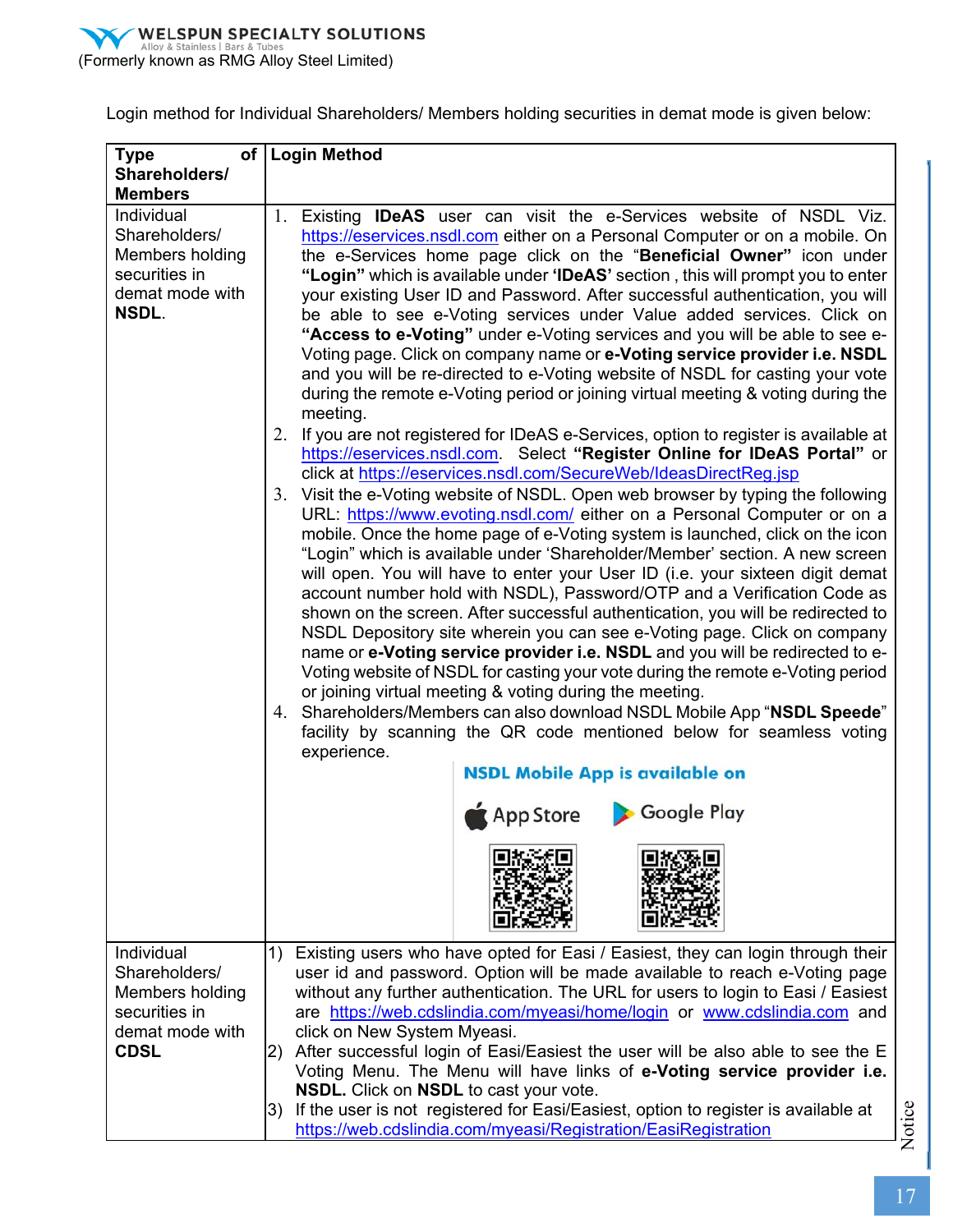

(Formerly known as RMG Alloy Steel Limited)

|                   | Alternatively, the user can directly access e-Voting page by providing demat<br>I4)<br>Account Number and PAN No. from a link in www.cdslindia.com home page.<br>The system will authenticate the user by sending OTP on registered Mobile &<br>Email as recorded in the demat Account. After successful authentication, user<br>will be provided links for the respective ESP i.e. <b>NSDL</b> where the e-Voting is in<br>progress. |
|-------------------|---------------------------------------------------------------------------------------------------------------------------------------------------------------------------------------------------------------------------------------------------------------------------------------------------------------------------------------------------------------------------------------------------------------------------------------|
| Individual        | You can also login using the login credentials of your demat account through your                                                                                                                                                                                                                                                                                                                                                     |
| Shareholders/     | Depository Participant registered with NSDL/CDSL for e-Voting facility. upon                                                                                                                                                                                                                                                                                                                                                          |
| Members (holding  | logging in, you will be able to see e-Voting option. Click on e-Voting option, you                                                                                                                                                                                                                                                                                                                                                    |
| securities in     | will be redirected to NSDL/CDSL Depository site after successful authentication,                                                                                                                                                                                                                                                                                                                                                      |
| demat mode) login | wherein you can see e-Voting feature. Click on company name or e-Voting service                                                                                                                                                                                                                                                                                                                                                       |
| through their     | provider i.e. NSDL and you will be redirected to e-Voting website of NSDL for                                                                                                                                                                                                                                                                                                                                                         |
| depository        | casting your vote during the remote e-Voting period or joining virtual meeting &                                                                                                                                                                                                                                                                                                                                                      |
| participants      | voting during the meeting.                                                                                                                                                                                                                                                                                                                                                                                                            |

**Important note:** Members who are unable to retrieve User ID/ Password are advised to use Forget User ID and Forget Password option available at abovementioned website.

### **Helpdesk for Individual Shareholders/ Members holding securities in demat mode for any technical issues related to login through Depository i.e. CDSL and NSDL**

| Login type                                                                               | <b>Helpdesk details</b>                                                                                                                                                                                  |
|------------------------------------------------------------------------------------------|----------------------------------------------------------------------------------------------------------------------------------------------------------------------------------------------------------|
| Individual Shareholders/ Members<br>holding securities in demat mode with<br><b>NSDL</b> | Members facing any technical issue in login can contact<br>NSDL helpdesk by sending a request at evoting@nsdl.co.in<br>or call at toll free no.: 1800 1020 990 and 1800 22 44 30                         |
| Individual Shareholders/ Members<br>holding securities in demat mode with<br><b>CDSL</b> | Members facing any technical issue in login can contact<br>CDSL<br>helpdesk by sending a<br>request<br>at a<br>helpdesk.evoting@cdslindia.com or contact<br>$022 -$<br>at<br>23058738 or 022-23058542-43 |

**B) Login Method for e-Voting and joining virtual meeting for Shareholders/ Members other than Individual Shareholders/ Members holding securities in demat mode and Shareholders/ Members holding securities in physical mode.** 

### **How to Log-in to NSDL e-Voting website?**

- 1) Visit the e-Voting website of NSDL. Open web browser by typing the following URL: https://www.evoting.nsdl.com/ either on a Personal Computer or on a mobile.
- 2) Once the home page of e-Voting system is launched, click on the icon "Login" which is available under 'Shareholder/Member' section.
- 3) A new screen will open. You will have to enter your User ID, your Password/OTP and a Verification Code as shown on the screen.

*Alternatively, if you are registered for NSDL eservices i.e. IDEAS, you can log-in at*  https://eservices.nsdl.com/ *with your existing IDEAS login. Once you log-in to NSDL eservices after using your log-in credentials, click on e-Voting and you can proceed to Step 2 i.e. Cast your vote electronically.*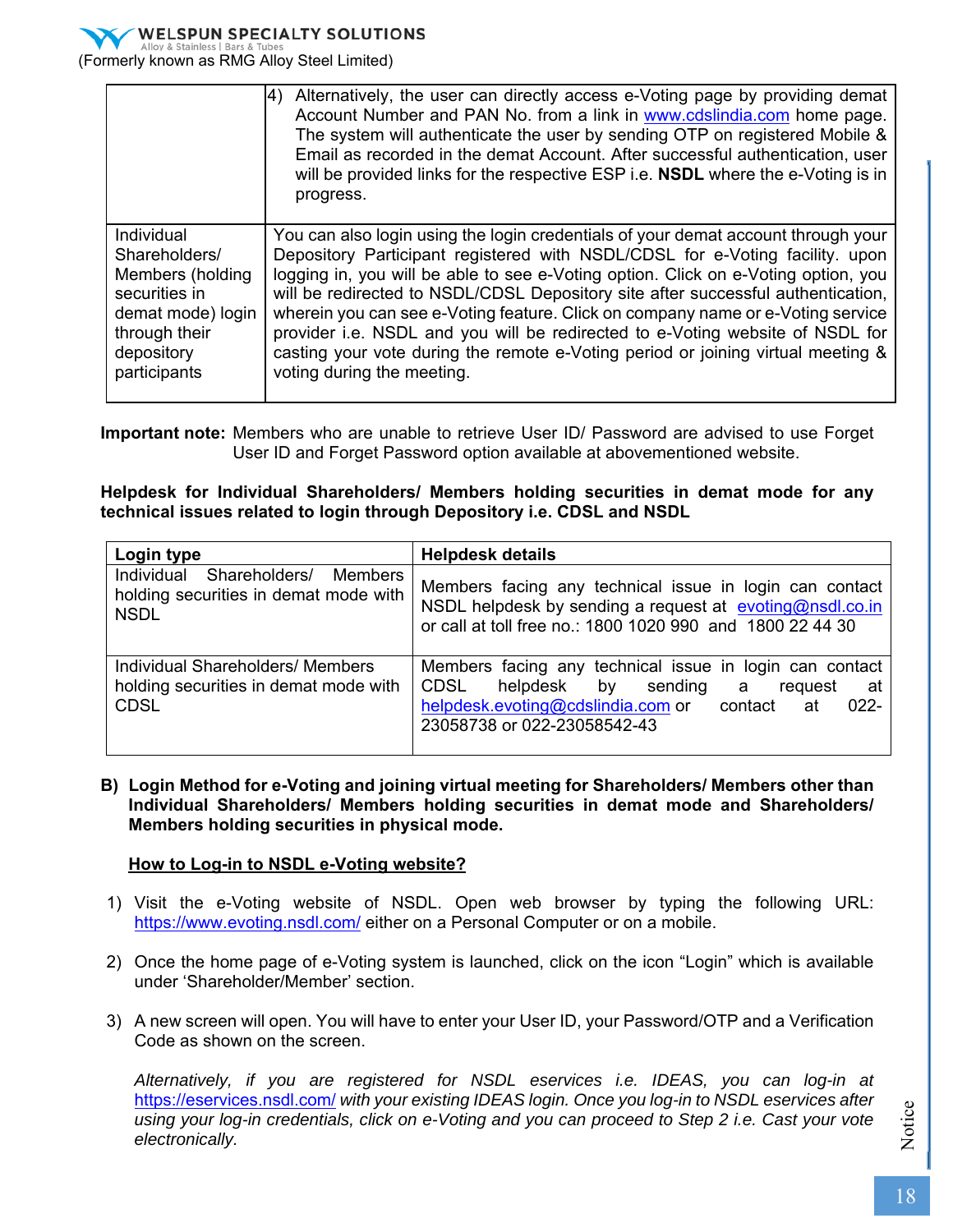(Formerly known as RMG Alloy Steel Limited)

4) Your User ID details are given below :

| Manner of holding shares i.e. Your User ID is:<br>Demat (NSDL or CDSL) or Physical |                                                                                                           |
|------------------------------------------------------------------------------------|-----------------------------------------------------------------------------------------------------------|
| a) For Members who hold shares in<br>demat account with NSDL.                      | 8 Character DP ID followed by 8 Digit Client ID                                                           |
|                                                                                    | For example if your DP ID is IN300*** and Client ID is<br>12****** then your user ID is IN300***12******. |
| b) For Members who hold shares in<br>demat account with CDSL.                      | 16 Digit Beneficiary ID                                                                                   |
|                                                                                    | For example if your Beneficiary ID is 12************** then<br>your user ID is 12**************           |
| c) For Members holding shares in<br>Physical Form.                                 | EVEN Number followed by Folio Number registered with the<br>company                                       |
|                                                                                    | For example if folio number is 001*** and EVEN is 101456<br>then user ID is 101456001***                  |

- 5) Password details for Shareholders/ Members other than Individual Shareholders/ Members are given below:
	- a) If you are already registered for e-Voting, then you can user your existing password to login and cast your vote.
	- b) If you are using NSDL e-Voting system for the first time, you will need to retrieve the 'initial password' which was communicated to you. Once you retrieve your 'initial password', you need to enter the 'initial password' and the system will force you to change your password.
	- c) How to retrieve your 'initial password'?
		- (i) If your email ID is registered in your demat account or with the company, your 'initial password' is communicated to you on your email ID. Trace the email sent to you from NSDL from your mailbox. Open the email and open the attachment i.e. a .pdf file. Open the .pdf file. The password to open the .pdf file is your 8 digit client ID for NSDL account, last 8 digits of client ID for CDSL account or folio number for shares held in physical form. The .pdf file contains your 'User ID' and your 'initial password'.
		- (ii) If your email ID is not registered, please follow steps mentioned below in **process for those Shareholders/ Members whose email ids are not registered.**
- 6) If you are unable to retrieve or have not received the " Initial password" or have forgotten your password:
	- a) Click on "Forgot User Details/Password?" (If you are holding shares in your demat account with NSDL or CDSL) option available on www.evoting.nsdl.com.
	- b) Physical User Reset Password?" (If you are holding shares in physical mode) option available on www.evoting.nsdl.com.
	- c) If you are still unable to get the password by aforesaid two options, you can send a request at evoting@nsdl.co.in mentioning your demat account number/folio number, your PAN, your name and your registered address etc.
	- d) Members can also use the OTP (One Time Password) based login for casting the votes on the e-Voting system of NSDL.
- 7) After entering your password, tick on Agree to "Terms and Conditions" by selecting on the check box.
- 8) Now, you will have to click on "Login" button.
- 9) After you click on the "Login" button, Home page of e-Voting will open.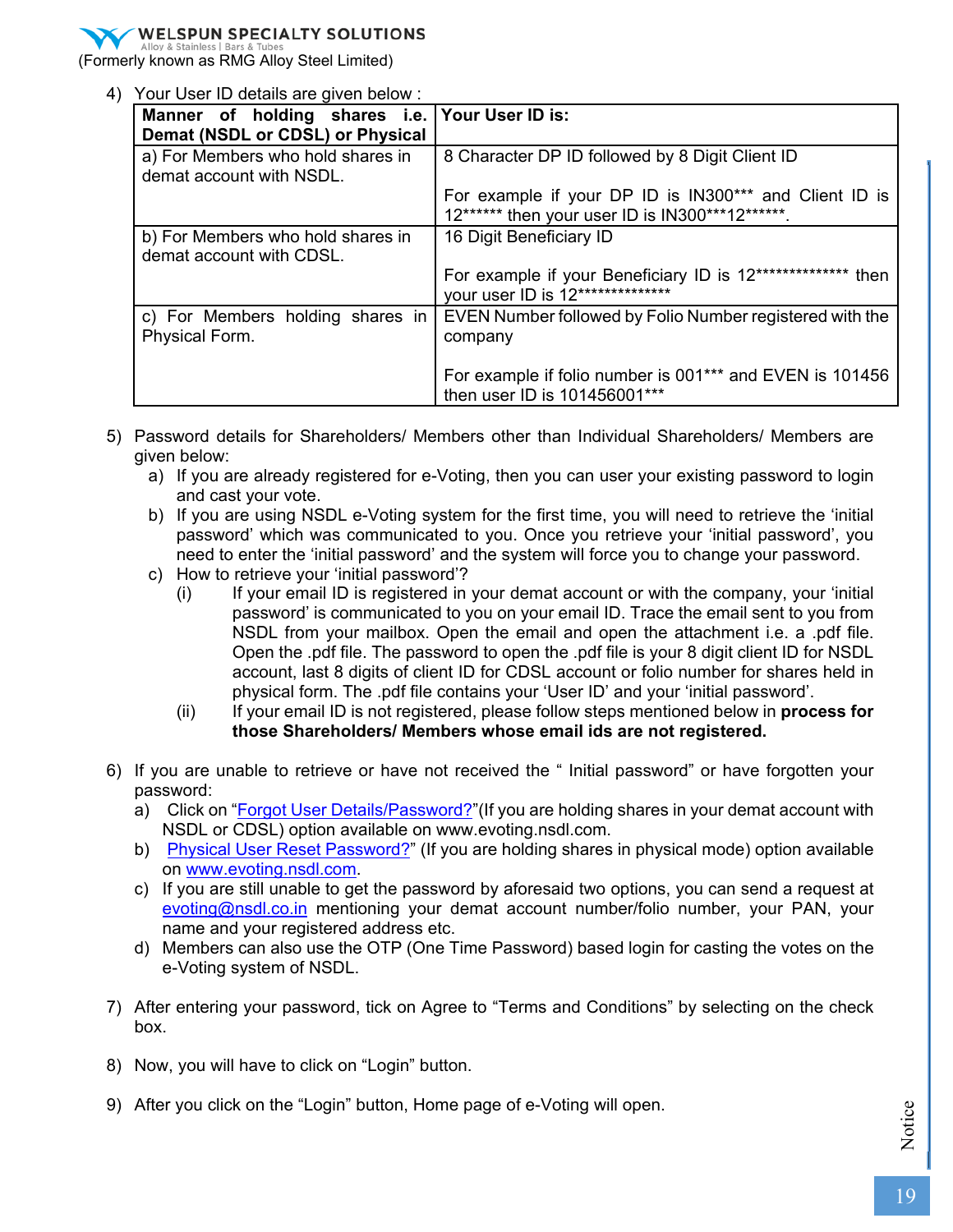(Formerly known as RMG Alloy Steel Limited)

### **Step 2: Cast your vote electronically and join General Meeting on NSDL e-Voting system.**

### **How to cast your vote electronically and join General Meeting on NSDL e-Voting system?**

- 1) After successful login at Step 1, you will be able to see all the companies "EVEN" in which you are holding shares and whose voting cycle and General Meeting is in active status.
- 2) Select "EVEN" of company for which you wish to cast your vote during the remote e-Voting period and casting your vote during the General Meeting. For joining virtual meeting, you need to click on "VC/OAVM" link placed under "Join Meeting".
- 3) Now you are ready for e-Voting as the Voting page opens.
- 4) Cast your vote by selecting appropriate options i.e. assent or dissent, verify/modify the number of shares for which you wish to cast your vote and click on "Submit" and also "Confirm" when prompted.
- 5) Upon confirmation, the message "Vote cast successfully" will be displayed.
- 6) You can also take the printout of the votes cast by you by clicking on the print option on the confirmation page
- 7) Once you confirm your vote on the resolution, you will not be allowed to modify your vote

### **General Guidelines for Shareholders/ Members**

- 1. Institutional Shareholders/ Members (i.e. other than individuals, HUF, NRI etc.) are required to send scanned copy (PDF/JPG Format) of the relevant Board Resolution/ Authority letter etc. with attested specimen signature of the duly authorized signatory(ies) who are authorized to vote, to the Scrutinizer by e-mail to mihenhalani@gmail.com with a copy marked to evoting@nsdl.co.in. Institutional Shareholders/ Members (i.e. other than individuals, HUF, NRI etc.) can also upload their Board Resolution / Power of Attorney / Authority Letter etc. by clicking on **"Upload Board Resolution / Authority Letter"** displayed under **"e-Voting"** tab in their login.
- 2. It is strongly recommended not to share your password with any other person and take utmost care to keep your password confidential. Login to the e-voting website will be disabled upon five unsuccessful attempts to key in the correct password. In such an event, you will need to go through the "Forgot User Details/Password?" or "Physical User Reset Password?" option available on www.evoting.nsdl.com to reset the password.
- 3. In case of any queries, you may refer the Frequently Asked Questions (FAQs) for Shareholders/ Members and e-voting user manual for Shareholders/ Members available at the download section of www.evoting.nsdl.com or call on toll free no.: 1800 1020 990 and 1800 22 44 30 or send a request to evoting@nsdl.co.in

### **Process for those Shareholders/ Members whose email ids are not registered with the depositories for procuring user id and password and registration of e mail ids for e-voting for the resolutions set out in this notice:**

- 1. In case shares are held in physical mode please provide Folio No., Name of shareholder, scanned copy of the share certificate (front and back), PAN (self-attested scanned copy of PAN card), AADHAR (self-attested scanned copy of Aadhar Card) by email to **companysecretary\_wssl@welspun.com or vinod.y@bigshareonline.com**.
- 2. In case shares are held in demat mode, please provide DPID-CLID (16 digit DPID + CLID or 16 digit beneficiary ID), Name, client master or copy of Consolidated Account statement, PAN (selfattested scanned copy of PAN card), AADHAR (self-attested scanned copy of Aadhar Card) to **companysecretary wssl@welspun.com or vinod.y@bigshareonline.com**. If you are an Individual Shareholders/ Members holding securities in demat mode, you are requested to refer to the login method explained at **step 1 (A**) i.e. Login method for e-Voting and joining virtual meeting for Individual Shareholders/ Members holding securities in demat mode.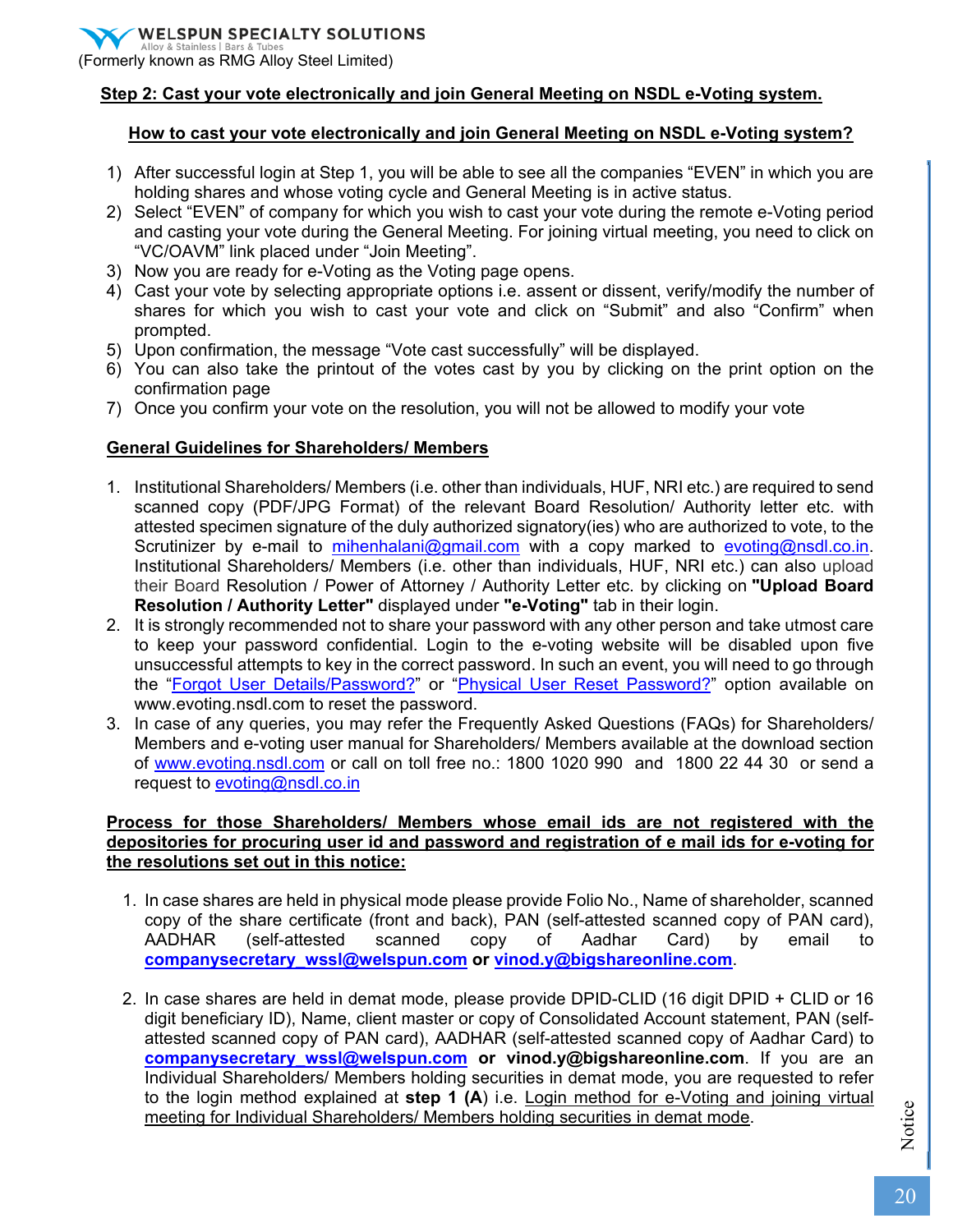(Formerly known as RMG Alloy Steel Limited)

- 3. Alternatively Shareholder/ Members may send a request to evoting@nsdl.co.in for procuring user id and password for e-voting by providing above mentioned documents.
- 4. In terms of SEBI circular dated December 9, 2020 on e-Voting facility provided by Listed Companies, Individual Shareholders/ Members holding securities in demat mode are allowed to vote through their demat account maintained with Depositories and Depository Participants. Shareholders/ Members are required to update their mobile number and email ID correctly in their demat account in order to access e-Voting facility.

### **THE INSTRUCTIONS FOR MEMBERS FOR e-VOTING ON THE DAY OF THE AGM ARE AS UNDER:**

- 1. The procedure for e-Voting on the day of the AGM is same as the instructions mentioned above for remote e-voting.
- 2. Only those Members/ shareholders, who will be present in the AGM through VC/OAVM facility and have not casted their vote on the Resolutions through remote e-Voting and are otherwise not barred from doing so, shall be eligible to vote through e-Voting system in the AGM.
- 3. Members who have voted through Remote e-Voting will be eligible to attend the AGM. However, they will not be eligible to vote at the AGM.
- 4. The details of the person who may be contacted for any grievances connected with the facility for e-Voting on the day of the AGM shall be the same person mentioned for Remote e-voting.

### **INSTRUCTIONS FOR SHAREHOLDERS/ MEMBERS ATTENDING THE AGM THROUGH VC/OAVM & E-VOTING DURING MEETING ARE AS UNDER:**

- 1. Member will be provided with a facility to attend the AGM through VC/OAVM through the NSDL e-Voting system. Members may access by following the steps mentioned above for **Access to NSDL e-Voting system**. After successful login, you can see link of "VC/OAVM link" placed under **"Join meeting"** menu against company name. You are requested to click on VC/OAVM link placed under Join General Meeting menu. The link for VC/OAVM will be available in Shareholder/Member login where the EVEN of Company will be displayed. Please note that the Members who do not have the User ID and Password for e-Voting or have forgotten the User ID and Password may retrieve the same by following the remote e-Voting instructions mentioned in the notice to avoid last minute rush.
- 2. Shareholders/ Members who have voted through Remote e-Voting will be eligible to attend the meeting. However, they will not be eligible to vote at the AGM.
- 3. Shareholders/ Members are encouraged to join the Meeting through Laptops / IPads for better experience.
- 4. Further Shareholders/ Members will be required to allow Camera and use Internet with a good speed to avoid any disturbance during the meeting.
- 5. Please note that Participants Connecting from Mobile Devices or Tablets or through Laptop connecting via Mobile Hotspot may experience Audio/Video loss due to Fluctuation in their respective network. It is therefore recommended to use Stable Wi-Fi or LAN Connection to mitigate any kind of aforesaid glitches.
- 6. Shareholders who would like to express their views/ask questions during the meeting may register themselves as a speaker by sending their request in advance at least 3 days prior to meeting mentioning their name, demat account number/folio number, email id, mobile number at companysecretary wssl@welspun.com. The shareholders who do not wish to speak during the AGM but have queries may send their queries in advance 3 days prior to meeting mentioning their name, demat account number/folio number, email id, mobile number at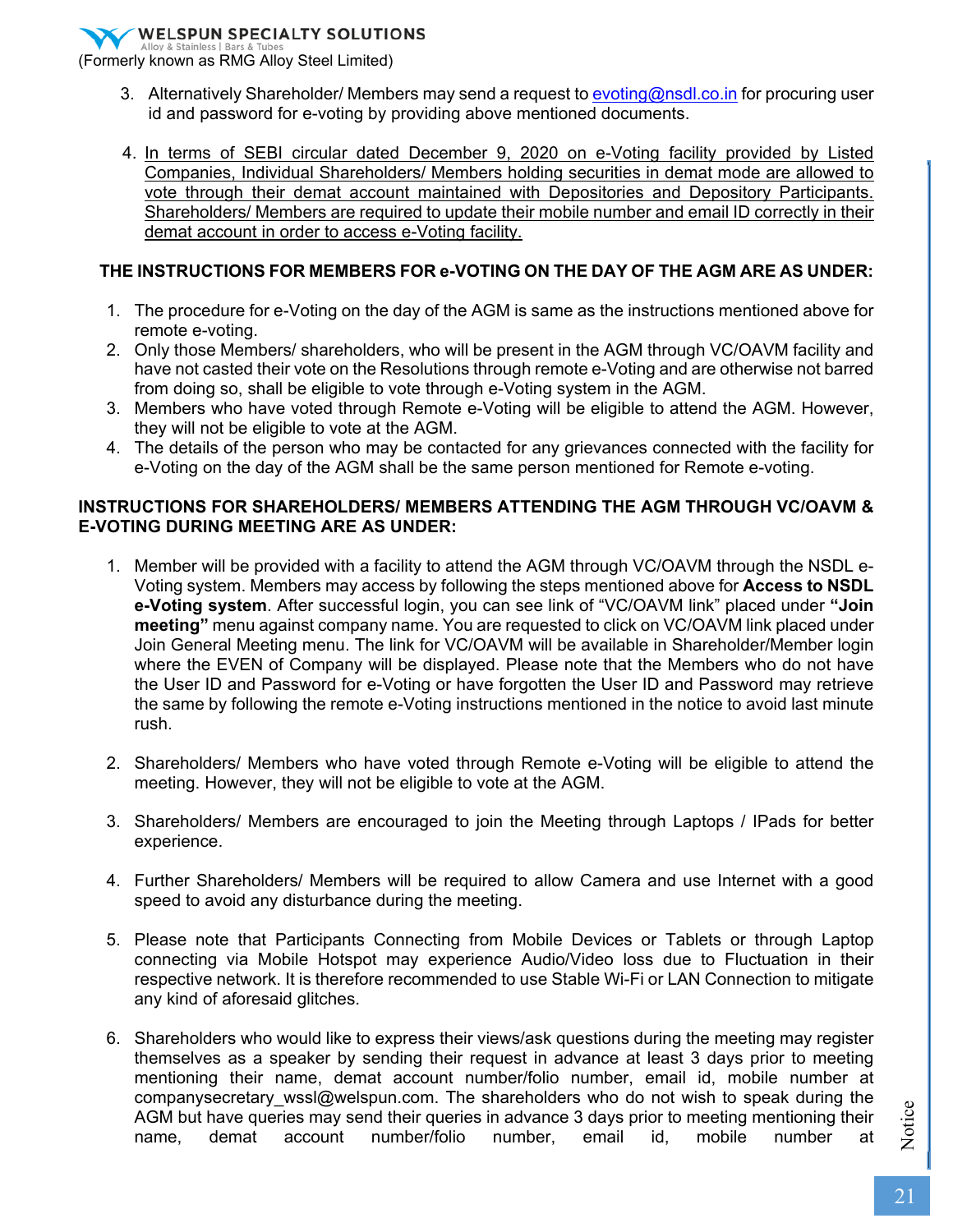

companysecretary\_wssl@welspun.com. These queries will be replied to by the company suitably by email.

- 7. Only those Shareholders/ Members, who are present in the AGM through VC/OAVM facility and have not casted their vote on the Resolutions through remote e-Voting and are otherwise not barred from doing so, shall be eligible to vote through e-Voting system available during the AGM.
- 8. If any Votes are cast by the Shareholders/ Members through the e-voting available during the AGM and if the same Shareholders/ Members have not participated in the meeting through VC/OAVM facility, then the votes cast by such Shareholders/ Members shall be considered invalid as the facility of e-voting during the meeting is available only to the Shareholders/ Members attending the meeting.

Place: Mumbai Date: May 23, 2022 By Order of the Board

**Sd/- Rashmi Mamtura Company Secretary FCS- 8658** 

#### **Registered Office of the Company:**

Plot No.1, G.I.D.C Industrial Estate, Valia Road, Jhagadia, Dist. Bharuch, Gujarat – 393110 Corporate Identity Number: L27100GJ1980PLC020358 E-mail: companysecretary\_wssl@welspun.com Website: www.welspunspecialty.com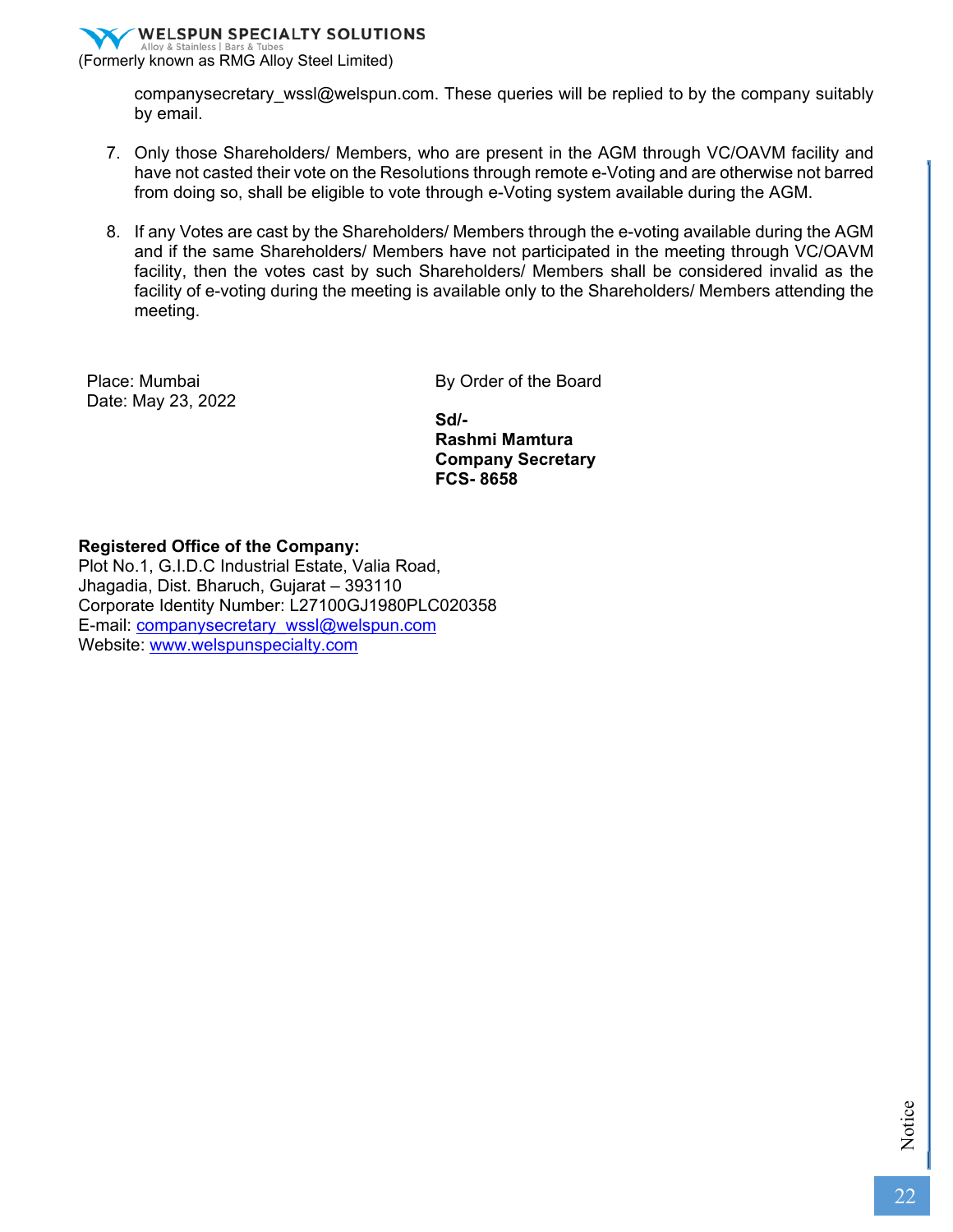**WELSPUN SPECIALTY SOLUTIONS** (Formerly known as RMG Alloy Steel Limited)

## WELSPUN SPECIALTY SOLUTIONS LIMITED

(Formerly known as RMG Alloy Steel Ltd)

**CIN** : **L27100GJ1980PLC020358**

**Registered Office** : Plot No 1, G I D C Industrial Estate, Valia Road, Jhagadia, Dist. Bharuch, Gujarat-393110. **Corporate Office** :5th Floor, Welspun House, Kamala Mills Compound, Senapati Bapat Marg, Lower Parel (West), Mumbai – 400013.

Email : companysecretary\_wssl@welspun.com Website: www.welspunspecialty.com

Tel: +91 -22-66136000 Fax: +91-22-2490 8020

### **Shareholders' Detail Updation-Cum-Consent Form**

To, The Company Secretary, **Welspun Specialty Solutions Limited,**  (Formerly known as RMG Alloy Steel Ltd) Plot No 1, G I D C Industrial Estate, Valia Road, Jhagadia, Dist. Bharuch, Gujarat-393110

I/ we the member(s) of the Company do hereby request you to kindly register/ update my e-mail address with the Company. I/ We, do hereby agree and authorize the Company to send me/ us all the communications in electronic mode at the e-mail address mentioned below. Please register the below mentioned e-mail address / mobile number for sending communication through e-mail/ mobile.

| Folio No.                  |                                     | $DP - ID$ | ÷                                |  | Client ID | ٠ |  |
|----------------------------|-------------------------------------|-----------|----------------------------------|--|-----------|---|--|
|                            |                                     |           |                                  |  |           |   |  |
|                            | Name of the Registered Holder (1st) |           | ٠<br>$\mathbf{r}$                |  |           |   |  |
|                            |                                     |           |                                  |  |           |   |  |
|                            | Name of the joint holder(s)         |           | $\blacksquare$<br>٠              |  |           |   |  |
|                            |                                     |           | $\blacksquare$                   |  |           |   |  |
|                            |                                     |           |                                  |  |           |   |  |
| <b>Registered Address</b>  |                                     |           | ٠<br>$\mathbf{r}$                |  |           |   |  |
|                            |                                     |           |                                  |  |           |   |  |
|                            |                                     |           | Pin:                             |  |           |   |  |
|                            | Mobile Nos. (to be registered)      |           |                                  |  |           |   |  |
|                            | E-mail Id (to be registered)        |           | ٠<br>×                           |  |           |   |  |
| <b>Bank Account detail</b> |                                     |           |                                  |  |           |   |  |
| Name of the Bank           |                                     |           | $\blacksquare$<br>$\blacksquare$ |  |           |   |  |
| <b>Account Number</b>      |                                     |           | ٠                                |  |           |   |  |
|                            | Address of the Branch               |           | $\blacksquare$                   |  |           |   |  |
| <b>IFSC Code</b>           |                                     |           |                                  |  |           |   |  |
| <b>MICR Code</b>           |                                     |           |                                  |  |           |   |  |

### **Signature of the member(s)\***

\_\_\_\_\_\_\_\_\_\_\_\_\_\_\_\_\_\_\_\_\_\_\_\_\_\_\_\_\_\_\_\_\_\_\_\_\_

\* Signature of all the Members is required in case of joint holding.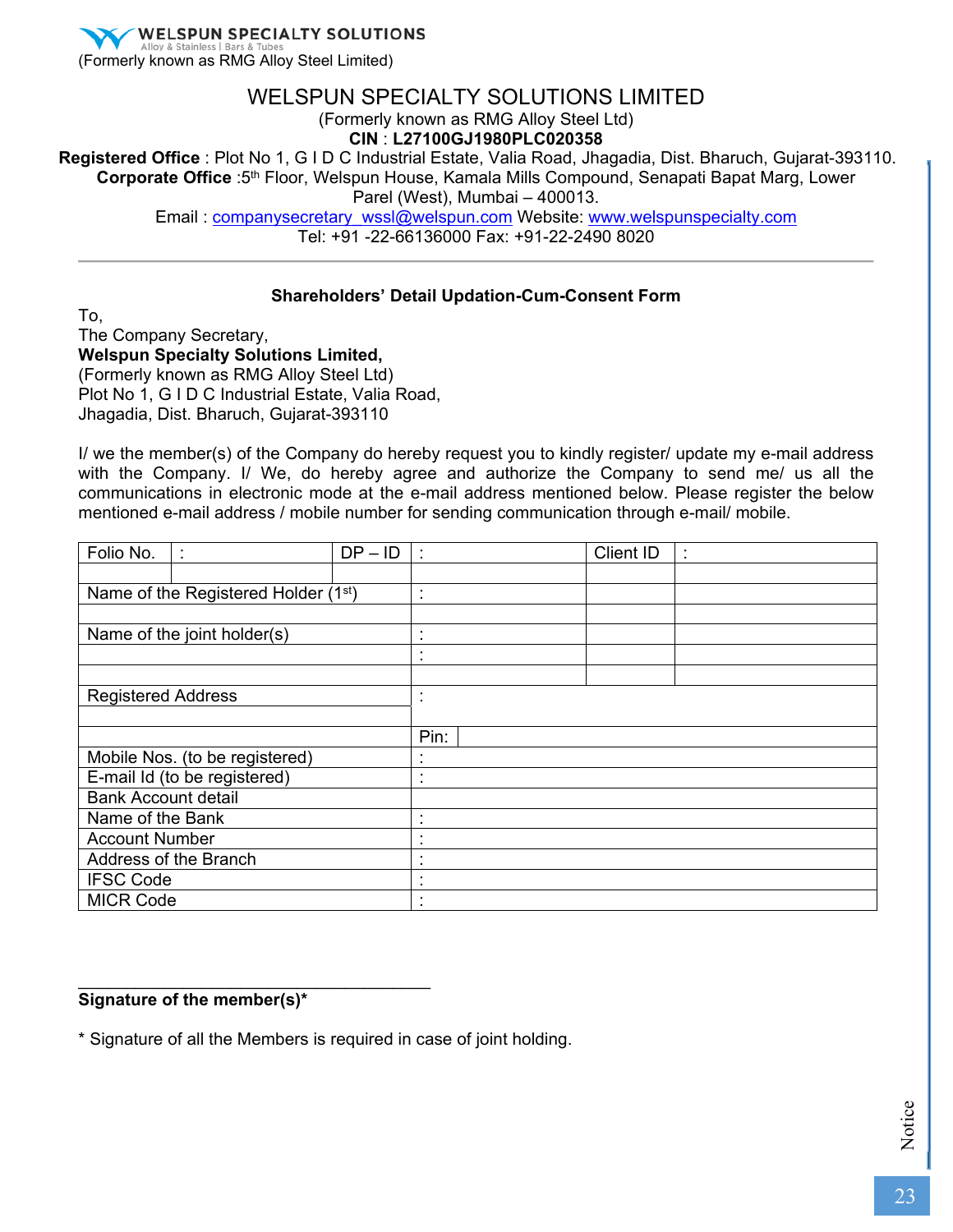

# **Form No. SH-13**

### **Nomination Form**

(Pursuant to Section 72 of the Companies Act, 2013 and Rule 19(1) of the Companies (Share Capital and Debentures) Rules 2014)

To,

The Company Secretary, **Welspun Specialty Solutions Limited,**  (Formerly known as RMG Alloy Steel Ltd) Plot No 1, G I D C Industrial Estate, Valia Road, Jhagadia, Dist. Bharuch, Gujarat-393110

I/ We\_\_\_\_\_\_\_\_\_\_\_\_\_\_\_\_\_\_\_\_\_\_\_\_\_\_\_\_\_\_\_\_\_\_\_\_\_\_\_\_\_ the holder(s) of the securities particulars of which are given hereunder wish to make nomination and do hereby nominate the following persons in whom shall vest, all the rights in respect of such securities in the event of my/our death.

### **1. PARTICULARS OF THE SECURITIES (in respect of which nomination is being made)**

| Nature of securities | Folio No. | No. of Securities | Certificate No. | Distinctive No. |  |
|----------------------|-----------|-------------------|-----------------|-----------------|--|
|                      |           |                   |                 |                 |  |
|                      |           |                   |                 |                 |  |

### **2. PARTICULARS OF NOMINEE/S —**

- (a) Name:
- (b) Date of Birth:
- (c) Father's/Mother's/Spouse's name:
- (d) Occupation:
- (e) Nationality:
- (f) Address:
- (g) E-mail id:
- (h) Relationship with the security holder:

### **3. IN CASE NOMINEE IS A MINOR--**

- (a) Date of birth:
- (b) Date of attaining majority
- (c) Name of guardian:
- (d) Address of guardian:

| Name:    |  |  |  |
|----------|--|--|--|
| Address: |  |  |  |

| Name of the Security Holder(s) |  |
|--------------------------------|--|
|--------------------------------|--|

Signatures:\_\_\_\_\_\_\_\_\_\_\_\_\_\_\_\_\_\_\_\_\_\_\_\_\_\_\_\_\_\_\_\_\_\_\_\_\_\_\_\_\_\_\_\_\_\_\_\_\_\_\_\_\_\_\_\_\_\_\_

Witness with name and address:\_\_\_\_\_\_\_\_\_\_\_\_\_\_\_\_\_\_\_\_\_\_\_\_\_\_\_\_\_\_\_\_\_\_\_\_\_\_\_\_\_